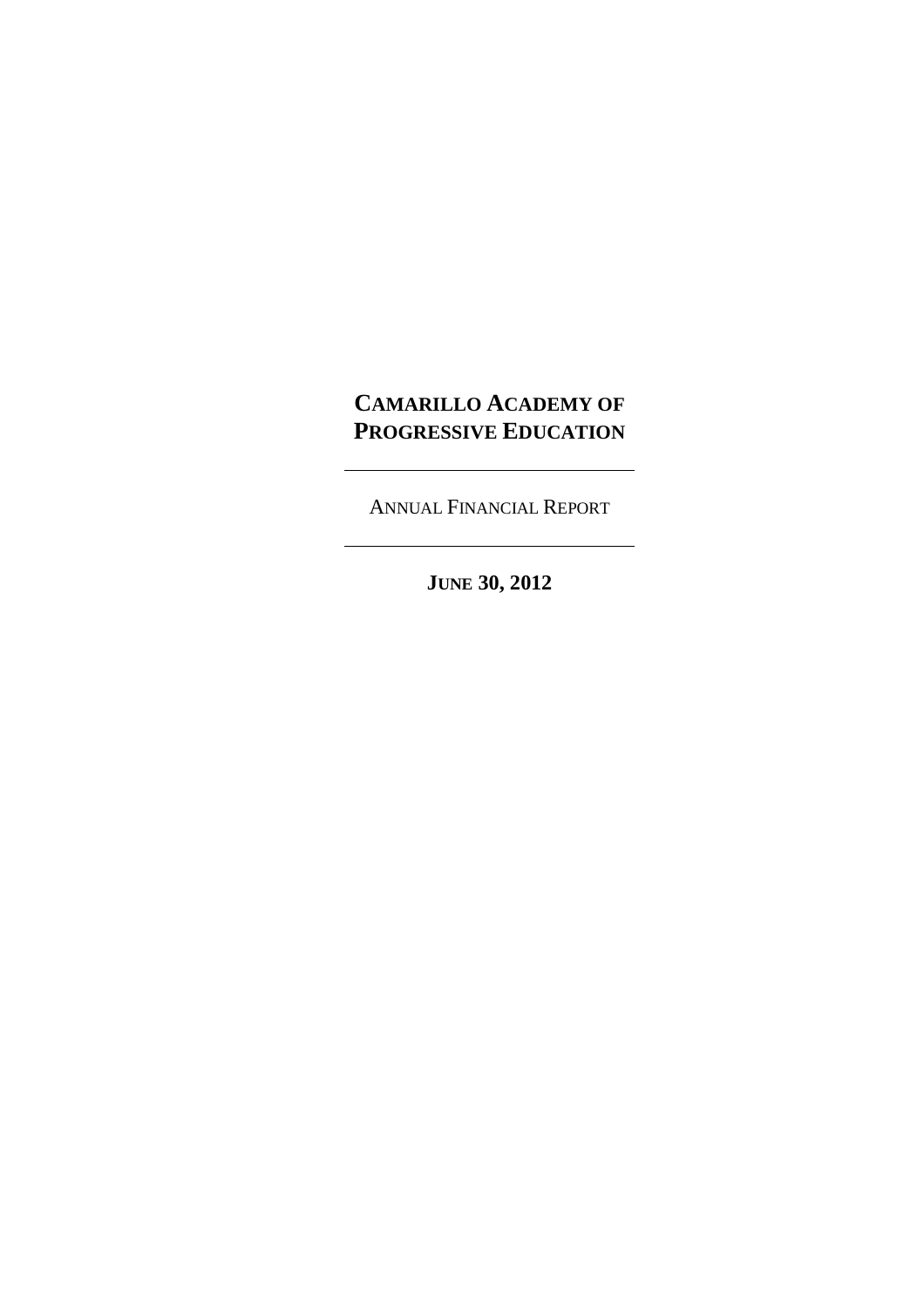# **TABLE OF CONTENTS JUNE 30, 2012**

| <b>INDEPENDENT AUDITORS' REPORT</b>                                             | $\mathbf{1}$   |
|---------------------------------------------------------------------------------|----------------|
| <b>FINANCIAL STATEMENTS</b>                                                     |                |
| <b>Statement of Financial Position</b>                                          | 3              |
| Statement of Activities and Changes in Net Assets                               | $\overline{4}$ |
| <b>Statement of Cash Flows</b>                                                  | $\sqrt{5}$     |
| <b>Notes to Financial Statements</b>                                            | 6              |
| <b>SUPPLEMENTARY INFORMATION</b>                                                |                |
| Local Education Agency Organization Structure                                   | 14             |
| Schedule of Average Daily Attendance                                            | 15             |
| Schedule of Instructional Time                                                  | 16             |
| Reconciliation of Annual Financial Report With Audited Financial Statements     | 17             |
| Note to Supplementary Information                                               | 18             |
| <b>INDEPENDENT AUDITORS' REPORTS</b>                                            |                |
| Report on Internal Control Over Financial Reporting and on Compliance and Other |                |
| Matters Based on an Audit of Financial Statements Performed in Accordance With  |                |
| <b>Government Auditing Standards</b>                                            | 20             |
| <b>Report on State Compliance</b>                                               | 22             |
| <b>SCHEDULE OF FINDINGS AND QUESTIONED COSTS</b>                                |                |
| <b>Summary of Auditors' Results</b>                                             | 25             |
| <b>Financial Statement Findings</b>                                             | 26             |
| <b>State Awards Findings and Questioned Costs</b>                               | 27             |
| Summary Schedule of Prior Audit Findings                                        | 28             |
|                                                                                 |                |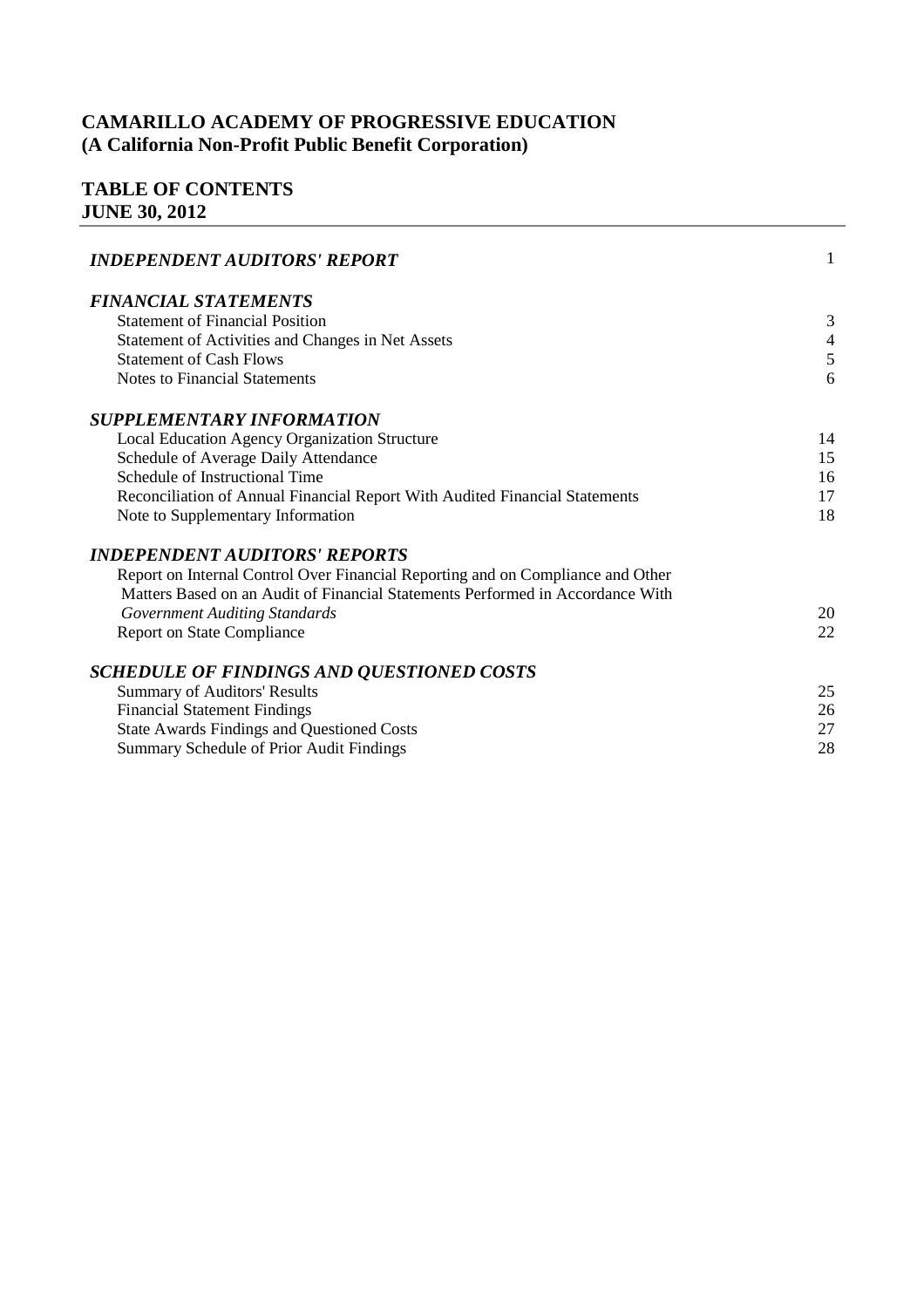

#### **INDEPENDENT AUDITORS' REPORT**

Governing Board Camarillo Academy of Progressive Education Camarillo, California

We have audited the accompanying statement of financial position of Camarillo Academy of Progressive Education (CAPE) (the Charter School) (A California Non-Profit Public Benefit Corporation) as of June 30, 2012, and the related statements of activities and changes in net assets, and cash flows for the year then ended. These financial statements are the responsibility of the Charter School's management. Our responsibility is to express an opinion on these financial statements based on our audit.

We conducted our audit in accordance with auditing standards generally accepted in the United States of America, the standards applicable to financial audits contained in *Government Auditing Standards*, issued by the Comptroller General of the United States; and *Standards and Procedures for Audits of California K-12 Local Educational Agencies 2011-12*, issued by the California Education Audit Appeals Panel as regulations. Those standards require that we plan and perform the audit to obtain reasonable assurance about whether the financial statements are free of material misstatement. An audit includes examining, on a test basis, evidence supporting the amounts and disclosures in the financial statements. An audit also includes assessing the accounting principles used and significant estimates made by management, as well as evaluating the overall financial statement presentation. We believe that our audit provides a reasonable basis for our opinion.

In our opinion, the financial statements referred to previously present fairly, in all material respects, the financial position of the Charter School as of June 30, 2012, and the changes in its net assets, and its cash flows for the year then ended, in conformity with accounting principles generally accepted in the United States America.

In accordance with *Government Auditing Standards*, we have also issued our report dated November 15, 2012, on our consideration of the Charter School's internal control over financial reporting and on our tests of its compliance with certain provisions of laws, regulations, contracts, and grant agreements and other matters. The purpose of that report is to describe the scope of our testing of internal control over financial reporting and compliance and the results of that testing, and not to provide an opinion on the internal control over financial reporting or on compliance. That report is an integral part of an audit performed in accordance with *Government Auditing Standards* and should be considered in assessing the results of our audit.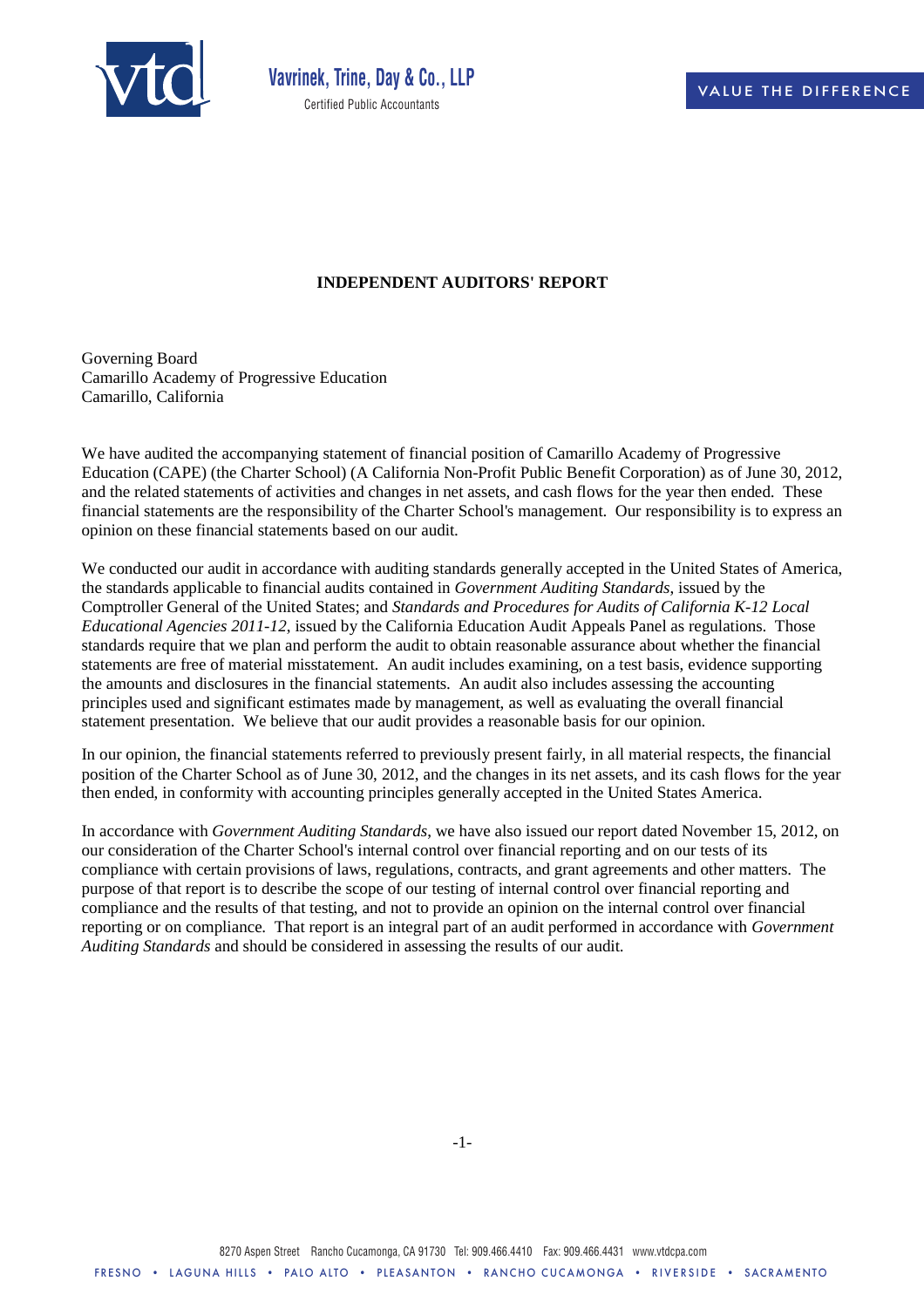Our audit was conducted for the purpose of forming an opinion on the financial statements as a whole. The accompanying supplementary information is presented for purposes of additional analysis and is not a required part of the financial statements. Such information is the responsibility of management and was derived from and relates directly to the underlying accounting and other records used to prepare the financial statements. The information has been subjected to the auditing procedures applied in the audit of the financial statements and certain additional procedures, including comparing and reconciling such information directly to the underlying accounting and other records used to prepare the financial statements or to the financial statements themselves, and other additional procedures in accordance with auditing standards generally accepted in the United States of America. In our opinion, the information is fairly stated in all material respects in relation to the financial statements as a whole.

Vannier, Tim, Day & Co., LCP<br>Rancho Cucamonga, California

November 15, 2012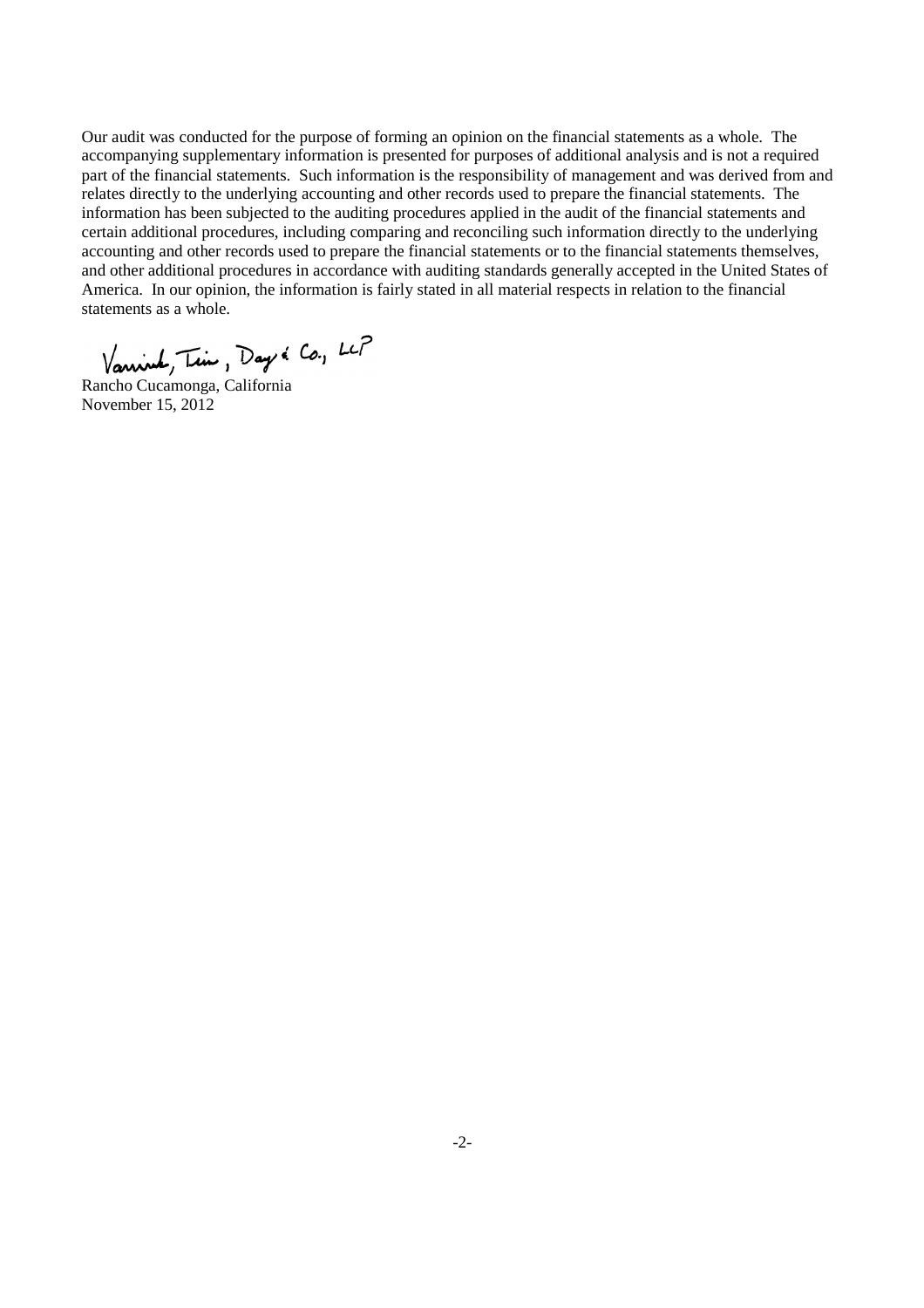# **STATEMENT OF FINANCIAL POSITION JUNE 30, 2012**

**ASSETS**

| Cash<br>\$<br>1,668,110<br>Accounts receivable<br>937,373<br>Prepaid expenses<br>15,401<br>\$<br><b>Total Current Assets</b><br>2,620,884<br><b>Non-Current Assets</b><br>Fixed assets<br>50,421<br>Less: Accumulated depreciation<br>12,326<br><b>Total Non-Current Assets</b><br>38,095<br><b>Total Assets</b><br>2,658,979<br><sup>S</sup><br><b>Current Liabilities</b><br>$\mathcal{S}$<br>Accounts payable<br>331,092<br>Deferred revenue<br>50<br>\$<br><b>Total Current Liabilities</b><br>331,142<br>Unrestricted<br>Undesignated<br>2,327,837<br><b>Total Net Assets</b><br>2,327,837<br><b>Total Liabilities and Net Assets</b><br>2,658,979<br>S | <b>Current Assets</b> |  |  |  |
|--------------------------------------------------------------------------------------------------------------------------------------------------------------------------------------------------------------------------------------------------------------------------------------------------------------------------------------------------------------------------------------------------------------------------------------------------------------------------------------------------------------------------------------------------------------------------------------------------------------------------------------------------------------|-----------------------|--|--|--|
|                                                                                                                                                                                                                                                                                                                                                                                                                                                                                                                                                                                                                                                              |                       |  |  |  |
|                                                                                                                                                                                                                                                                                                                                                                                                                                                                                                                                                                                                                                                              |                       |  |  |  |
|                                                                                                                                                                                                                                                                                                                                                                                                                                                                                                                                                                                                                                                              |                       |  |  |  |
|                                                                                                                                                                                                                                                                                                                                                                                                                                                                                                                                                                                                                                                              |                       |  |  |  |
|                                                                                                                                                                                                                                                                                                                                                                                                                                                                                                                                                                                                                                                              |                       |  |  |  |
|                                                                                                                                                                                                                                                                                                                                                                                                                                                                                                                                                                                                                                                              |                       |  |  |  |
|                                                                                                                                                                                                                                                                                                                                                                                                                                                                                                                                                                                                                                                              |                       |  |  |  |
|                                                                                                                                                                                                                                                                                                                                                                                                                                                                                                                                                                                                                                                              |                       |  |  |  |
|                                                                                                                                                                                                                                                                                                                                                                                                                                                                                                                                                                                                                                                              |                       |  |  |  |
|                                                                                                                                                                                                                                                                                                                                                                                                                                                                                                                                                                                                                                                              | <b>LIABILITIES</b>    |  |  |  |
|                                                                                                                                                                                                                                                                                                                                                                                                                                                                                                                                                                                                                                                              |                       |  |  |  |
|                                                                                                                                                                                                                                                                                                                                                                                                                                                                                                                                                                                                                                                              |                       |  |  |  |
|                                                                                                                                                                                                                                                                                                                                                                                                                                                                                                                                                                                                                                                              |                       |  |  |  |
|                                                                                                                                                                                                                                                                                                                                                                                                                                                                                                                                                                                                                                                              |                       |  |  |  |
|                                                                                                                                                                                                                                                                                                                                                                                                                                                                                                                                                                                                                                                              | <b>NET ASSETS</b>     |  |  |  |
|                                                                                                                                                                                                                                                                                                                                                                                                                                                                                                                                                                                                                                                              |                       |  |  |  |
|                                                                                                                                                                                                                                                                                                                                                                                                                                                                                                                                                                                                                                                              |                       |  |  |  |
|                                                                                                                                                                                                                                                                                                                                                                                                                                                                                                                                                                                                                                                              |                       |  |  |  |
|                                                                                                                                                                                                                                                                                                                                                                                                                                                                                                                                                                                                                                                              |                       |  |  |  |

The accompanying notes are an integral part of these financial statements.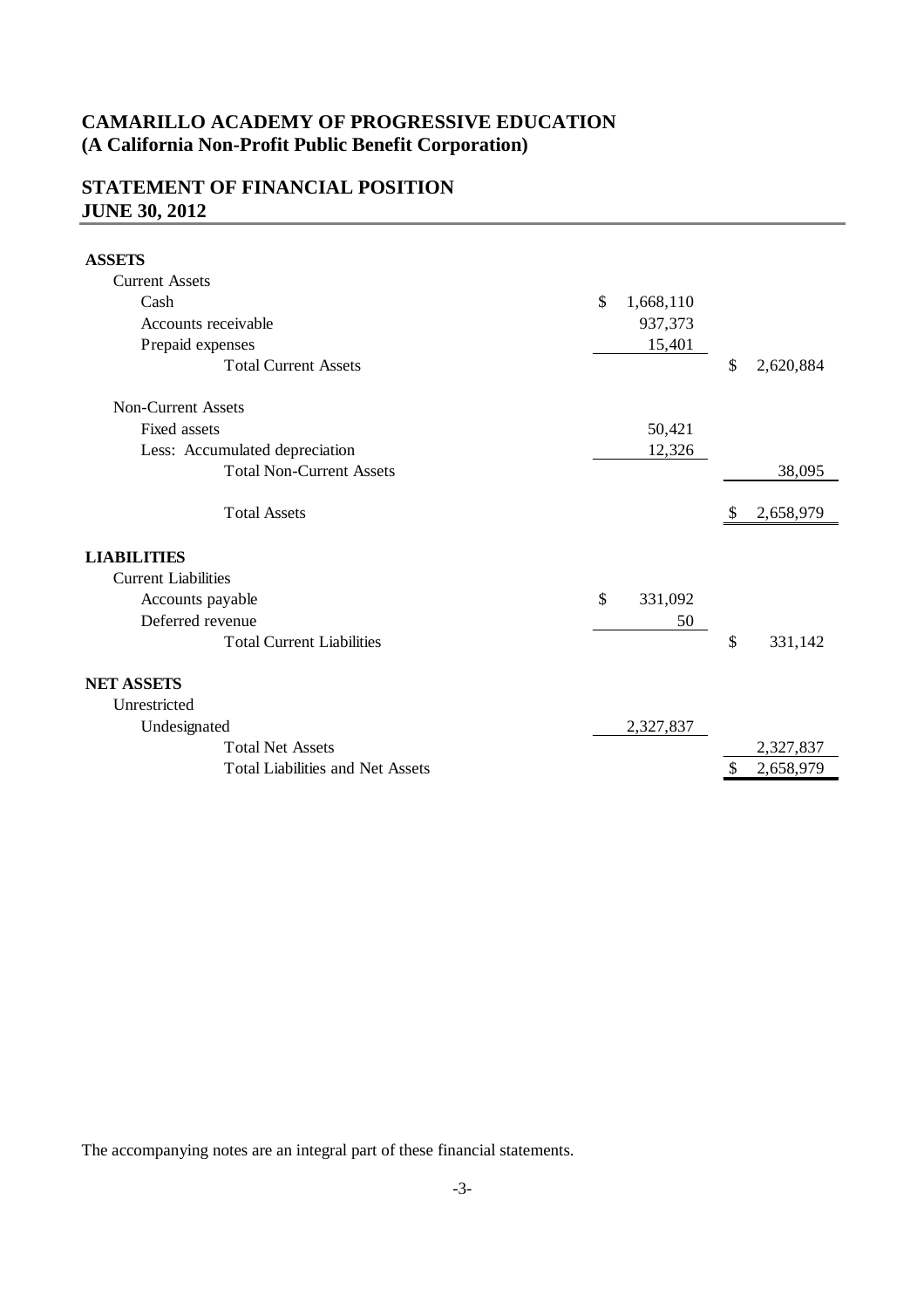### **STATEMENT OF ACTIVITIES AND CHANGES IN NET ASSETS FOR THE YEAR ENDED JUNE 30, 2012**

### **REVENUES** Revenue limit sources State apportionment  $\qquad$  \$ 1,511,006 In-lieu property taxes 1,346,458 Federal revenue 2,276 State revenue 663,529 Local revenues 43,970 Interest 2002 and the contract of the contract of the contract of the contract of the contract of the contract of the contract of the contract of the contract of the contract of the contract of the contract of the contract Total Revenue 3,578,535 **EXPENSES** Program services Teacher salaries and benefits 2,068,422 Other instructional salaries and benefits 110,674 Other student services 181,040 Educational programs 37,014 Student supplies 35,299 Depreciation 6,661 Equipment 49,303 Subtotal 2,488,413 Management and general Clerical salaries and benefits 312,990 District supervisory fee 30,864 Occupancy 30,328 Insurance 14,928 Operating expenses 264,860 Subtotal 653,970 Total Expenses 3,142,383 **INCREASE IN UNRESTRICTED NET ASSETS** 436,152 **NET ASSETS, BEGINNING OF YEAR** 1,891,685 **NET ASSETS, END OF YEAR** \$2,327,837

The accompanying notes are an integral part of these financial statements.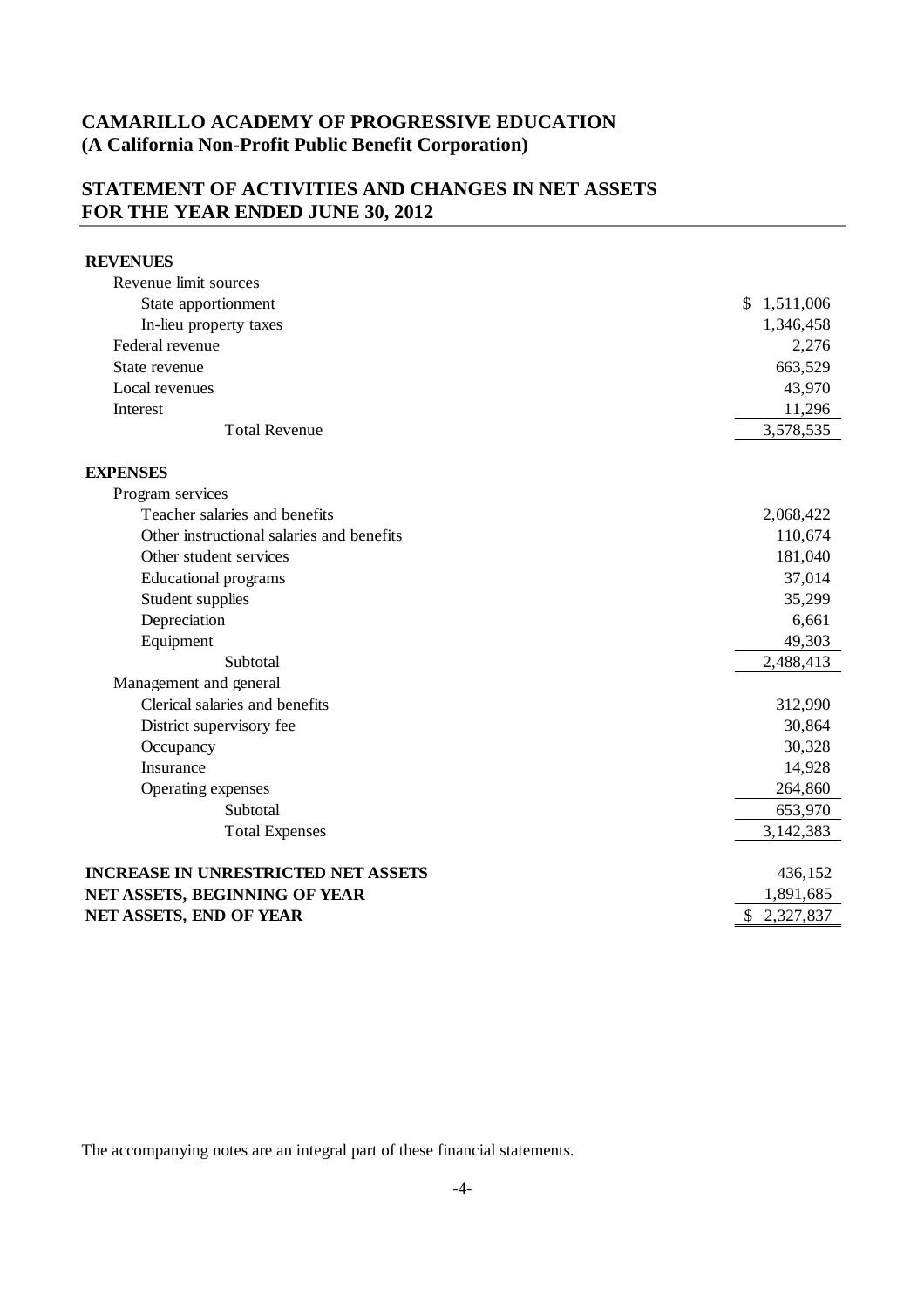### **STATEMENT OF CASH FLOWS FOR THE YEAR ENDED JUNE 30, 2012**

#### **CASH FLOWS FROM OPERATING ACTIVITIES**

| Increase in unrestricted net assets             |                 |  |
|-------------------------------------------------|-----------------|--|
| Adjustments to reconcile increase in net assets |                 |  |
| to net cash provided by operating activities    | \$<br>436,152   |  |
| Depreciation expense                            | 6,661           |  |
| Changes in operating assets and liabilities     |                 |  |
| Increase in accounts receivable                 | 19,662          |  |
| Decrease (Increase) in prepaid expenditures     | (9,820)         |  |
| (Decrease) Increase in deferred revenue         | 50              |  |
| Increase in accounts payable                    | 219,600         |  |
| Net Cash Provided by Operating Activities       | 672,305         |  |
| <b>CASH FLOWS FROM INVESTING ACTIVITIES</b>     |                 |  |
| Capital expenditures                            |                 |  |
| Net Cash Used by Investing Activities           |                 |  |
| NET INCREASE IN CASH                            | 668,546         |  |
| <b>CASH, BEGINNING OF YEAR</b>                  | 999,564         |  |
| <b>CASH, END OF YEAR</b>                        | 1,668,110<br>\$ |  |

The accompanying notes are an integral part of these financial statements.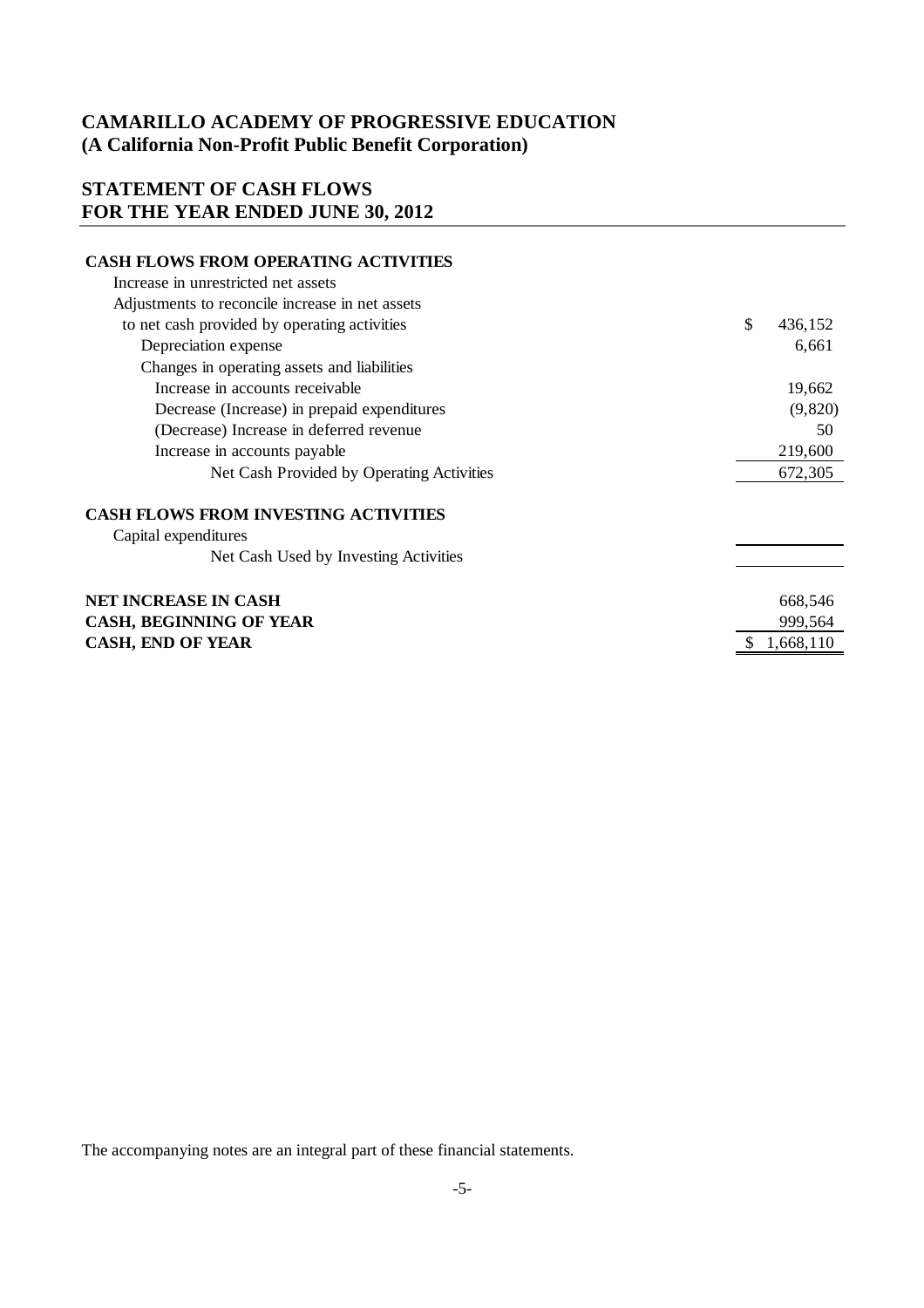### **NOTES TO FINANCIAL STATEMENTS JUNE 30, 2012**

#### *NOTE 1 - ORGANIZATION AND MISSION*

The Camarillo Academy of Progressive Education (CAPE) is a non-profit public benefit corporation and was approved for a charter by the Oxnard Union High School District on June 20, 2007, for a period of five years ending in 2012. On October 10, 2012, the charter was renewed by Oxnard Union High School District for an additional five years.

Charter school number authorized by the State: 0943

CAPE located at 777 Aileen Street, Camarillo, opened on September 5, 2007, and currently serves 571 students in grades kindergarten through eight. CAPE is teaching students with an educational philosophy that expands upon the "Open" philosophy that thrived in Camarillo for over 30 years, first at Bedford Open and then at Los Senderos Open.

#### *NOTE 2 - SUMMARY OF SIGNIFICANT ACCOUNTING POLICIES*

The significant policies followed by CAPE are described below to enhance the financial statements.

#### **Financial Statement Presentation**

The Charter School is required to report information about its financial position and activities in three classes of net assets: unrestricted, temporarily restricted, and permanently restricted net assets. The Charter School had no temporarily or permanently restricted net assets as of June 30, 2012. In addition, the CAPE is required to present a statement of cash flows.

#### **Accounting Method - Basis of Accounting**

The financial statements were prepared in accordance with accounting principles generally accepted in the United States of America as applicable to not-for-profit organizations. Basis of accounting refers to when revenues and expenses are recognized in the accounts and reported on the financial statements. Basis of accounting relates to the timing of measurement made, regardless of the measurement focus applied. The Charter School uses the accrual basis of accounting. Revenues are recognized when they are earned and expenditures are recognized in the accounting period in which the liability is incurred.

#### **Revenue Recognition**

Contributions received are recorded as unrestricted, temporarily restricted, or permanently restricted depending upon the existence and/or nature of any donor restrictions.

All donor-restricted contributions are recorded as increases in temporarily or permanently restricted net assets depending on the nature of the restriction. When a restriction expires, either by the passage of time or the purpose is satisfied, the temporarily restricted net assets are reclassified to unrestricted net assets and reported in the *Statement of Activities* as "net assets released from restrictions."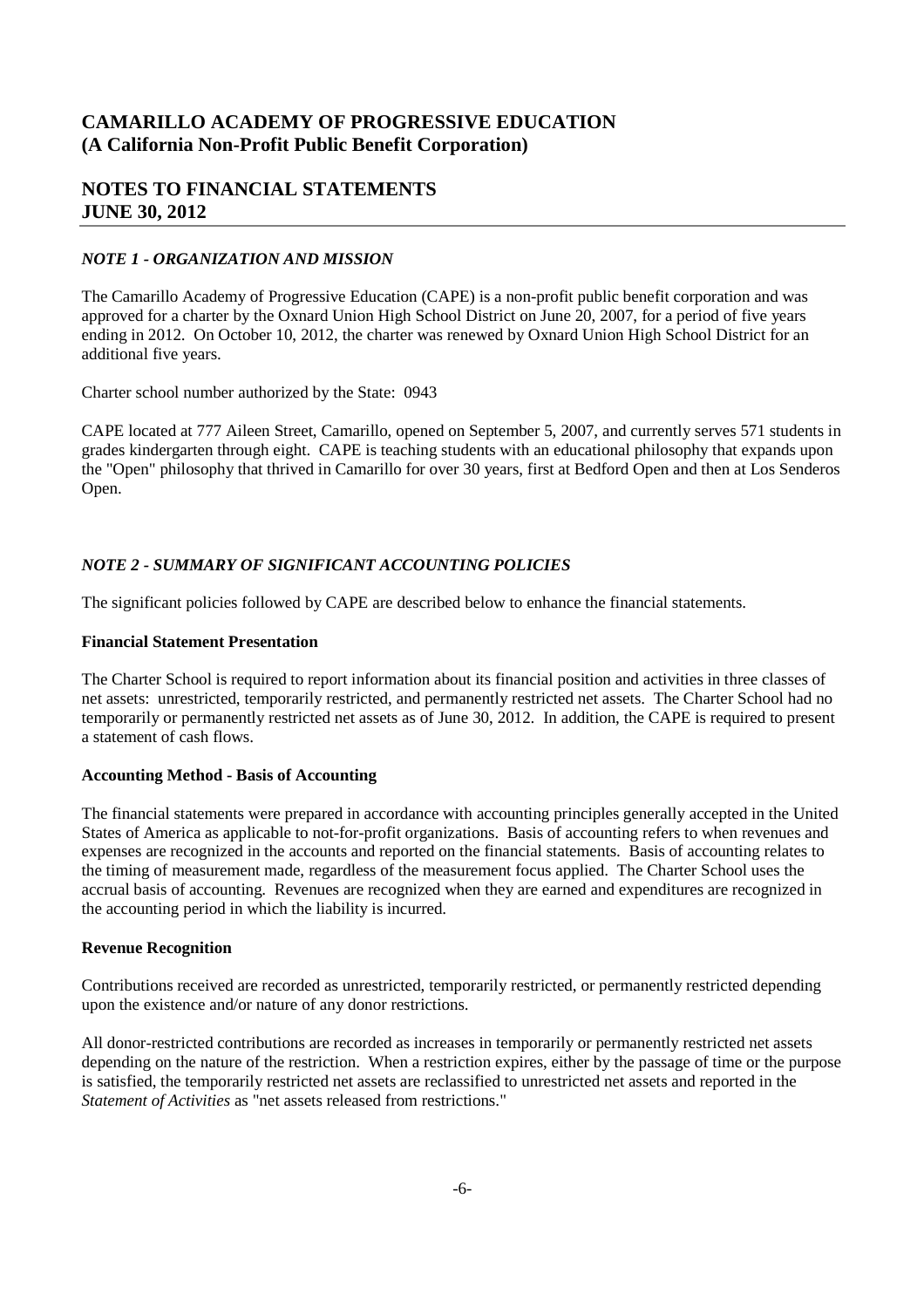### **NOTES TO FINANCIAL STATEMENTS JUNE 30, 2012**

#### **Income Taxes**

The Charter School is a non-profit public benefit corporation that is exempt from income taxes under Section  $501(c)(3)$  of the Internal Revenue Code, and classified by the Internal Revenue Service as other than a private foundation. It is also exempt from State franchise and income taxes under Section 23701(d) of the California Revenue and Taxation Code. Accordingly, no provision for income taxes has been reflected in these financial statements. Income tax returns for 2009 and forward may be audited by regulatory agencies, however, the Charter School is not aware of any such actions at this time.

The Charter School has adopted Financial Accounting Standards Board (FASB) Accounting Standards Codification (ASC) Topic 740 that clarifies the accounting for uncertainty in tax positions taken or expected to be taken on a tax return and provides that the tax effects from an uncertain tax position can be recognized in the financial statements only if, based on its merits, the position is more likely than not to be sustained on audit by the taxing authorities. Management believes that all tax positions taken to date are highly certain, and, accordingly, no accounting adjustment has been made to the financial statements.

#### **Cash**

For purposes of the Statement of Cash Flows, the CAPE considers all highly liquid investments with an initial maturity of three months or less to be cash equivalents.

#### **Accounts Receivable**

Accounts receivable are stated at the amount management expects to collect from the outstanding balance. Management provides an analysis of the probable collection of the accounts through a provision for bad debt expense and an adjustment to a valuation allowance. At June 30, 2012, management has determined that all accounts receivable are fully collectible, and no allowance for bad debts has been established.

#### **Prepaid Expenses**

Prepaid expenses represent amounts paid in advance of receiving goods or services. The Charter School has reported prepaid items either when purchased or during the benefiting period.

#### **Fixed Assets**

It is the CAPE's policy to capitalize individual property and equipment purchases over \$1,000. Lesser amounts are expensed. Purchased property and equipment is capitalized at cost. Donations of property and equipment are recorded as contributions at their estimated fair value. Such donations are reported as unrestricted contributions unless the donor has restricted the donated asset to a specific purpose. Tenant improvement, furniture and equipment are depreciated using the straight-line method, over 2 to 5 years. As of June 30, 2012, depreciation expense was \$6,661.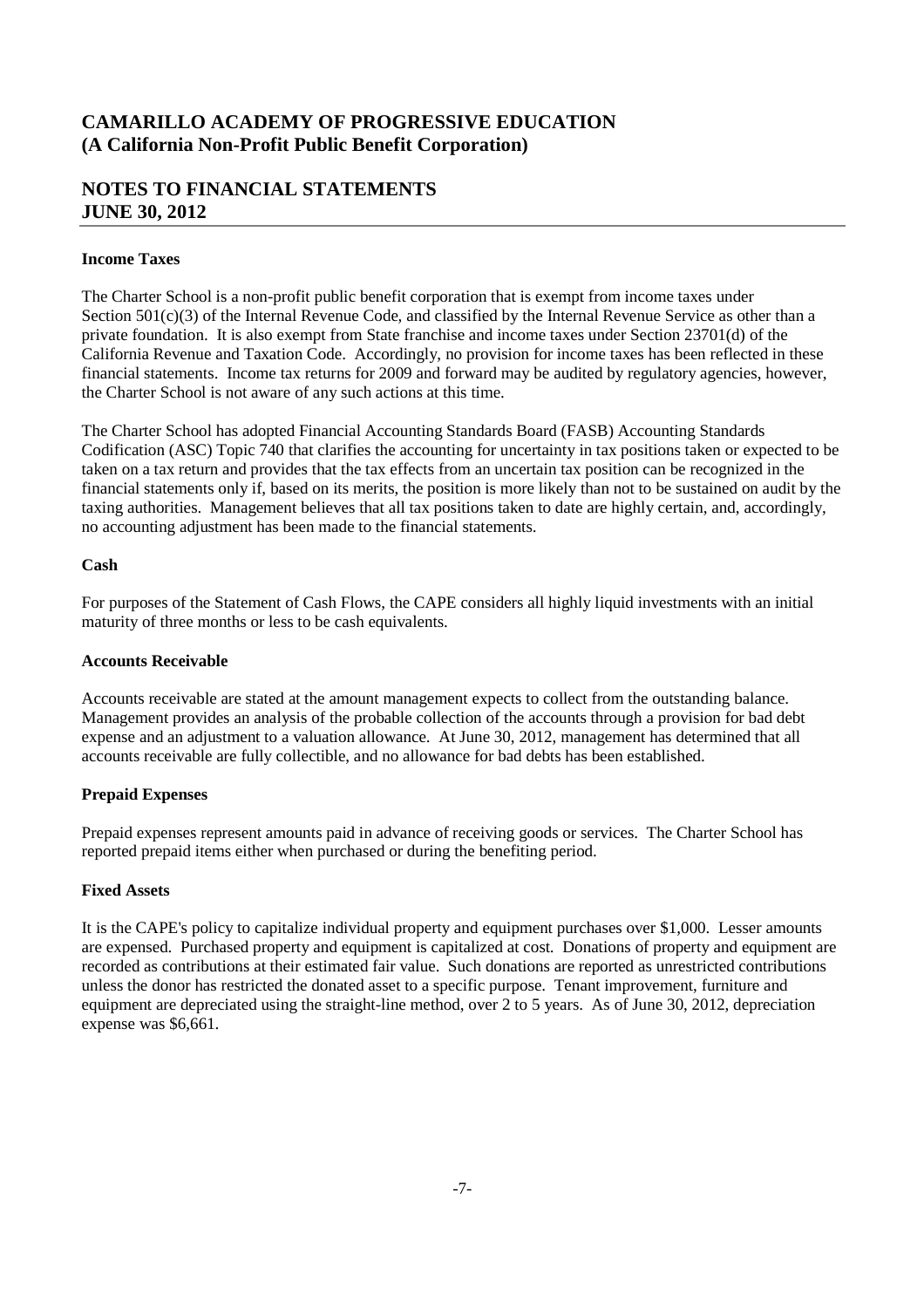### **NOTES TO FINANCIAL STATEMENTS JUNE 30, 2012**

#### **Deferred Revenue**

Deferred revenue arises when resources are received by the CAPE prior to the incurrence of qualifying expenditures. In subsequent periods, when the obligation in which the resources were received are met, or when the CAPE has a legal claim to the resources, the liability for deferred revenue is removed from the Statement of Net Assets and revenue is recognized.

#### **Donated Services, Goods, and Facilities**

A substantial number of volunteers have donated their time and experience to the CAPE's program services and fundraising campaigns during the year. However, these donated services are not reflected in the financial statements since there is no readily determined method of valuing the services.

#### **Use of Estimates**

The preparation of financial statements in conformity with accounting principles generally accepted in the United States of America requires management to make estimates and assumptions that affect the reported amounts of assets and liabilities, and disclosure of contingent assets and liabilities, at the date of the financial statements and the reported amounts of revenues and expenses during the reporting period. Actual results could differ from those estimates.

#### **Unrestricted/Designated Net Assets**

Designations of the ending net assets indicate tentative plans for financial resource utilization in a future period. As of June 30, 2012, the CAPE has no designation balance.

#### *NOTE 3 - CASH*

Cash at June 30, 2012, consisted of the following:

|                                  | Reported    | Bank        |
|----------------------------------|-------------|-------------|
|                                  | Amount      | Balance     |
| Deposits                         |             |             |
| Cash on hand and in credit union | \$1,668,110 | \$2,190,941 |

Cash balances held in banks and credit unions are insured up to \$250,000 by the Federal Deposit Insurance Corporation (FDIC) and the National Credit Union Association (NCUA), respectively. The Charter School maintains its cash in bank and credit union deposit accounts that at times may exceed insured limits. The Charter School has not experienced any losses in such accounts. At June 30, 2012, CAPE had \$1,690,941 in excess of insured limits.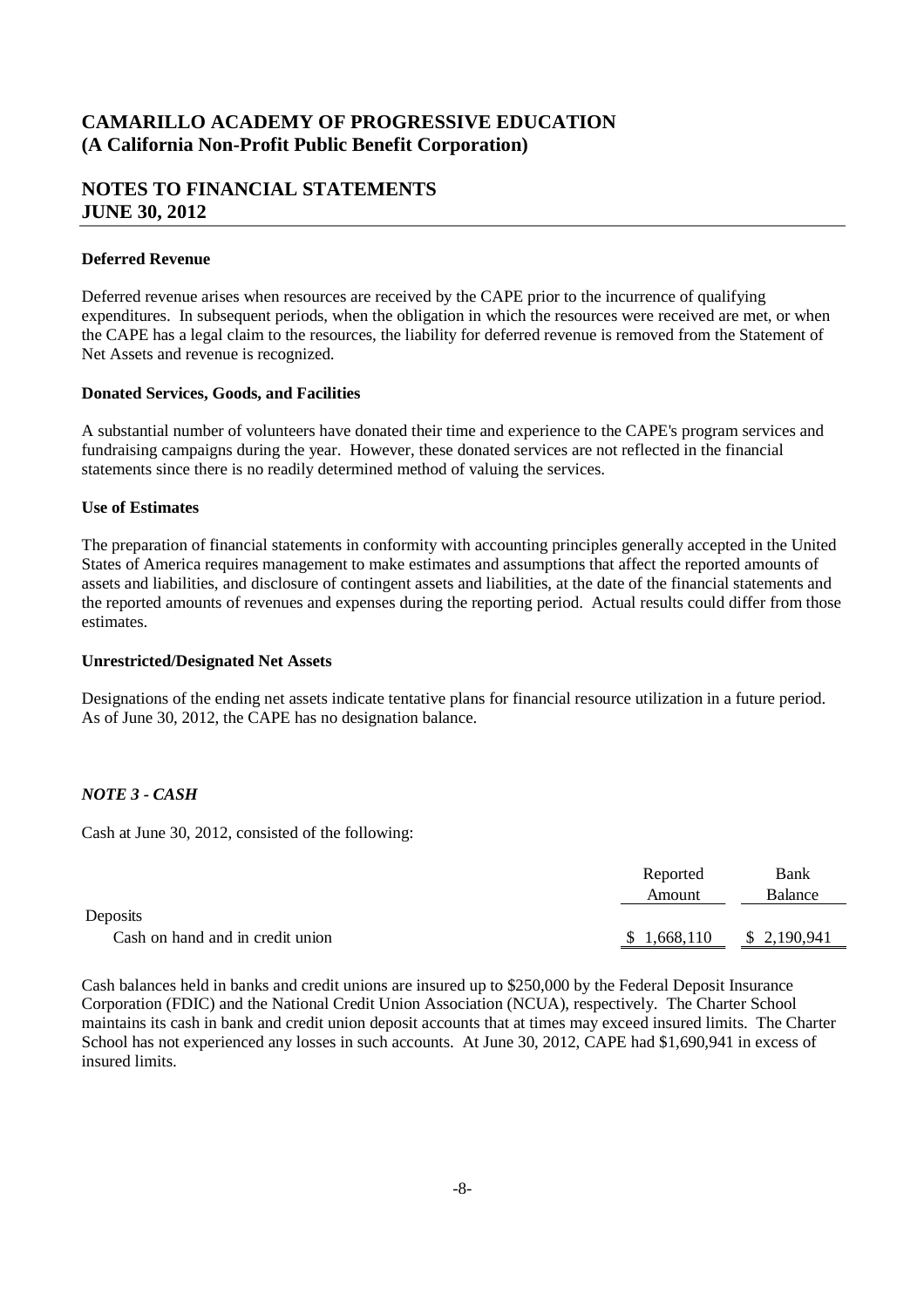### **NOTES TO FINANCIAL STATEMENTS JUNE 30, 2012**

#### *NOTE 4 - ACCOUNTS RECEIVABLE*

Accounts receivable at June 30, 2012, consisted of the following:

| Revenue limit sources              |   |         |
|------------------------------------|---|---------|
| General purpose block grant        | S | 548,440 |
| In-lieu property taxes             |   | 107,350 |
| Categorical block grant            |   | 84,017  |
| <b>Total Revenue Limit Sources</b> |   | 739,807 |
| Federal receivable                 |   | 2,507   |
| State receivable                   |   | 144,700 |
| Lottery                            |   | 39,761  |
| Local receivable                   |   | 10,598  |
| <b>Total Accounts Receivable</b>   |   | 937,373 |
|                                    |   |         |

#### *NOTE 5 - PREPAID EXPENSES*

Prepaid expenses at June 30, 2012, consist of the following:

| Prepaid rent, insurance, and miscellaneous vendors | \$15,401 |  |
|----------------------------------------------------|----------|--|
|----------------------------------------------------|----------|--|

#### *NOTE 6 - FIXED ASSETS*

Fixed assets at June 30, 2012, consisted of the following

| Computer equipment             | 30,657    |
|--------------------------------|-----------|
| Leasehold improvements         | 19,764    |
|                                | 50.421    |
| Less: accumulated depreciation | (12, 326) |
| <b>Total Fixed Assets</b>      | 38,095    |

During the year ended June 30, 2012, \$6,661 was charged to depreciation expense.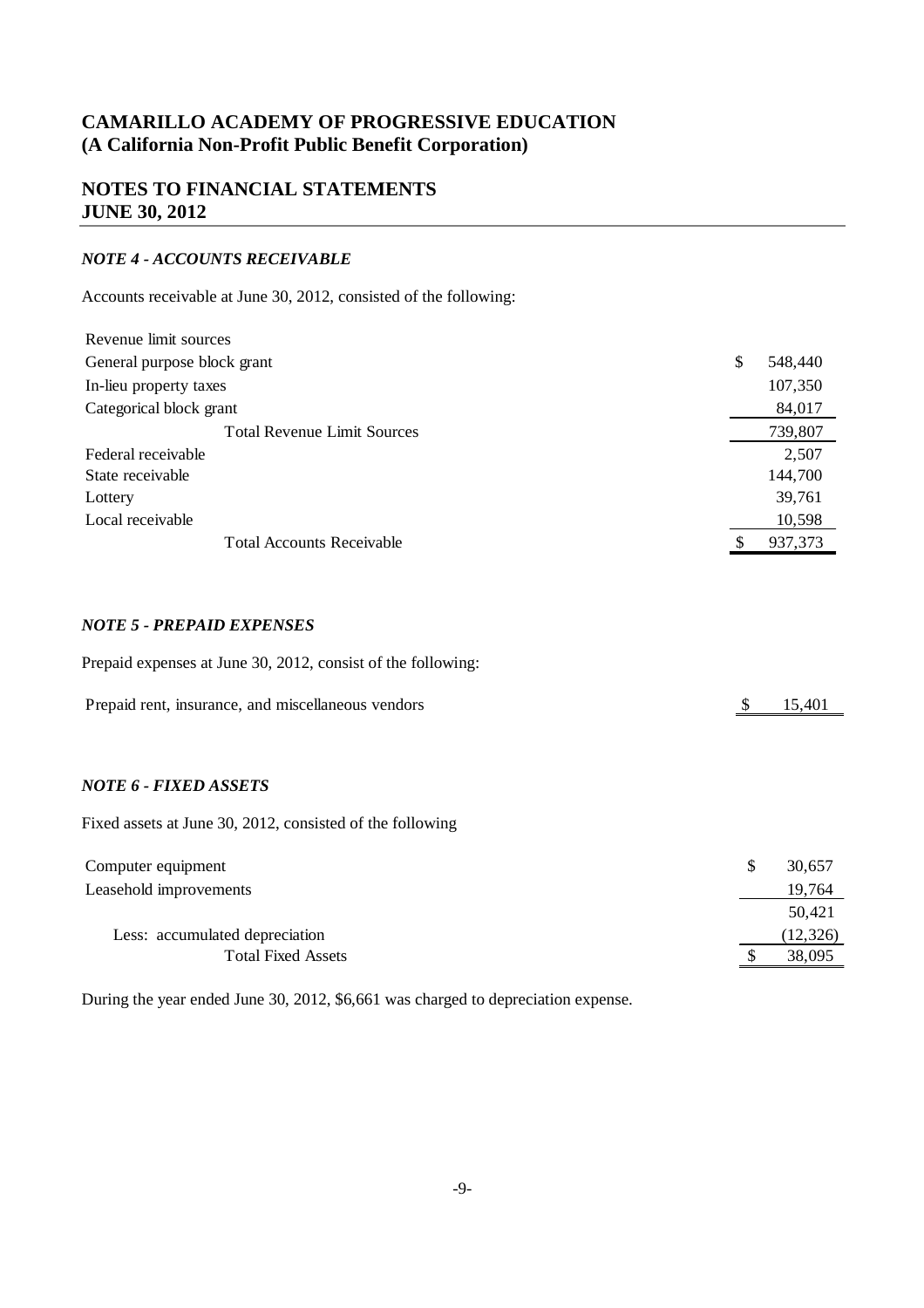### **NOTES TO FINANCIAL STATEMENTS JUNE 30, 2012**

#### *NOTE 7 - ACCOUNTS PAYABLE*

Accounts payable at June 30, 2012, consisted of the following:

| Payroll and benefits                     | 36,567  |
|------------------------------------------|---------|
| Compensated absences                     | 212,680 |
| Vendor payables                          | 50,783  |
| Due to Oxnard Union High School District | 30,855  |
| Due to grantor                           | 207     |
| <b>Total Accounts Payable</b>            | 331,092 |

#### *NOTE 8 - DEFERRED REVENUE*

Deferred revenue at June 30, 2012, consisted of the following:

| Other local | - - |
|-------------|-----|
|             |     |

#### *NOTE 9 - OPERATING LEASE*

The Charter School entered into a Facilities Use Agreement with Pleasant Valley School District for the sole purpose of operating the Charter School educational programs and related Charter School activities. The term of this agreement shall begin as of July 1, 2010 through June 30, 2013. The Pro-Rata Share of Facilities Cost for 2011-2012 is equal to \$30,328 and monthly installments of \$2,527 shall be paid on the first of every month. For the fiscal year 2012-2013 the Pro-Rata Share will be as follows:

|             | Facility     |
|-------------|--------------|
| Year Ending | Lease        |
| June 30,    | Payments     |
| 2013        | 31,266<br>۰D |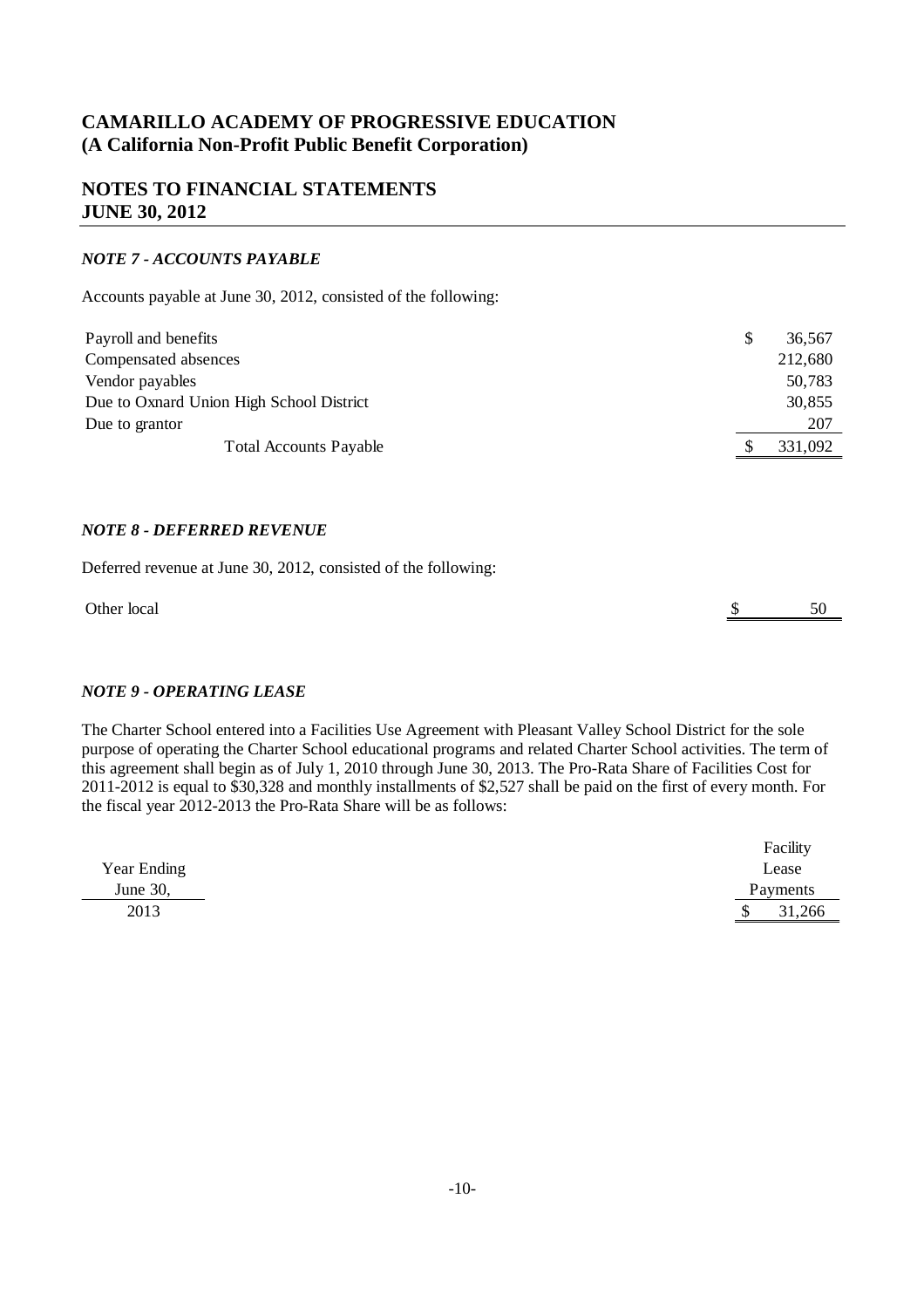### **NOTES TO FINANCIAL STATEMENTS JUNE 30, 2012**

#### *NOTE 10 - EMPLOYEE RETIREMENT SYSTEMS*

Qualified employees are covered under multiple-employer retirement plans maintained by agencies of the State of California. Certificated employees are members of the California State Teachers' Retirement System (CalSTRS) and classified employees are members of the California Public Employees Retirement System (CalPERS).

#### **CalSTRS**

#### **Plan Description**

The Charter School contributes to CalSTRS through the Ventura County Office of Education, a cost-sharing multiple-employer public employee retirement system defined benefit pension plan administered by CalSTRS. The plan provides retirement and disability benefits, annual cost-of-living adjustments, and survivor benefits to beneficiaries. Benefit provisions are established by State statutes, as legislatively amended, within the California State Teachers' Retirement Law. CalSTRS issues a separate comprehensive annual financial report that includes financial statements and required supplementary information. Copies of the CalSTRS annual financial report may be obtained from CalSTRS, 7919 Folsom Blvd., Sacramento, California 95826.

#### **Funding Policy**

Active plan members are required to contribute 8.0 percent of their salary and the CAPE is required to contribute an actuarially determined rate. The actuarial methods and assumptions used for determining the rate are those adopted by CalSTRS Teachers' Retirement Board. The required employer contribution rate for fiscal year 2011-2012 was 8.25 percent of annual payroll. The contribution requirements of the plan members are established by State statute. The Charter School's contribution to CalSTRS for the fiscal year ending June 30, 2012, was \$115,911, and is equal to 100 percent of the required contributions for the year.

#### **CalPERS**

#### **Plan Description**

The CAPE contributes to the School Employer Pool under the CalPERS, a cost-sharing multiple-employer public employee retirement system defined benefit pension plan administered by CalPERS. The plan provides retirement and disability benefits, annual cost-of-living adjustments, and survivor benefits to plan members and beneficiaries. Benefit provisions are established by State statutes, as legislatively amended, within the California Public Employees' Retirement Laws. CalPERS issues a separate comprehensive annual financial report that includes financial statements and required supplementary information. Copies of the CalPERS' annual financial report may be obtained from the CalPERS Executive Office, 400 P Street, Sacramento, California 95811.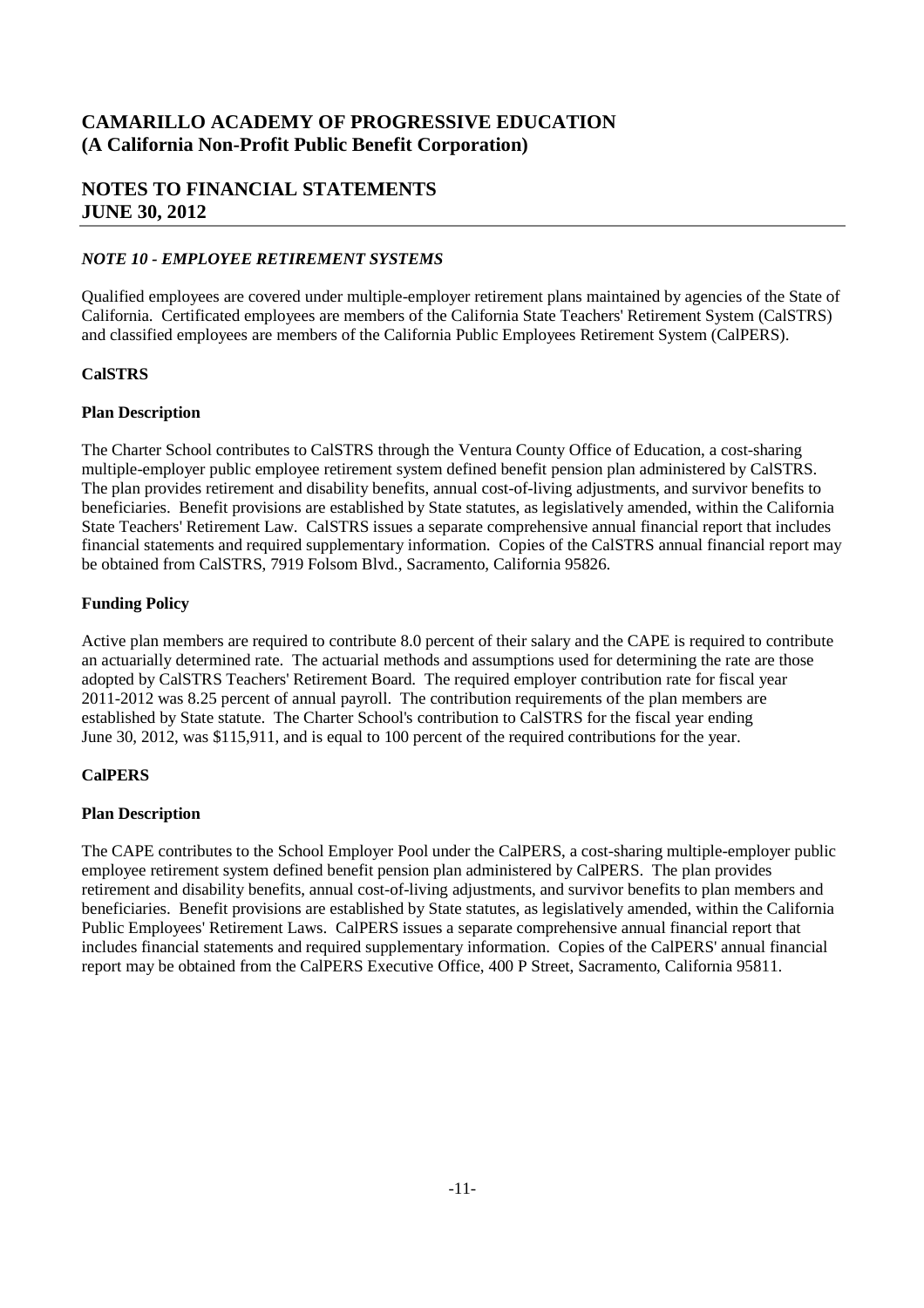### **NOTES TO FINANCIAL STATEMENTS JUNE 30, 2012**

#### **Funding Policy**

Active plan members are required to contribute 7.0 percent of their salary and the CAPE is required to contribute an actuarially determined rate. The actuarial methods and assumptions used for determining the rate are those adopted by the CalPERS Board of Administration. The required employer contribution rate for fiscal year 2011-2012 was 10.923 percent of annual payroll. The contribution requirements of the plan members are established by State statute. The CAPE's contribution to CalPERS for the fiscal year ending June 30, 2012, was \$28,596, and equal to 100 percent of the required contributions for the year.

#### **On Behalf Payments**

The State of California makes contributions to CalSTRS on behalf of the CAPE. These payments consist of State General Fund contributions to CalSTRS in the amount of \$83,590 (4.855 percent of the Charter's 2009-2010 creditable compensation subject to CalSTRS). Contributions are no longer appropriated in the Annual Budget Act for the legislatively mandated benefits to CalPERS. Therefore, there is no on behalf contributions rate for CalPERS. Under accounting principles generally accepted in the United States of America, these amounts are to be reported as revenues and expenditures. Accordingly, these amounts have been recorded in these financial statements. On behalf payments have been excluded from the calculation of available reserves.

#### *NOTE 11 - CONTINGENCIES*

The Charter School has received State and Federal funds for specific purposes that are subject to review and audit by the grantor agencies. Although such audits could generate disallowances under terms of the grants, it is believed that any reimbursement, if required, would not be material.

#### **Litigation**

The Charter School has no outstanding claims or litigation.

#### *NOTE 12 - SUBSEQUENT EVENTS*

The Charter School's management has evaluated events or transactions that may occur for potential recognition or disclosure in the financial statements from the balance sheet date through November 15, 2012, which is the date the financial statements were available to be issued. Management has determined that there were no subsequent events or transactions other than those noted below that would have a material impact on the current year financial.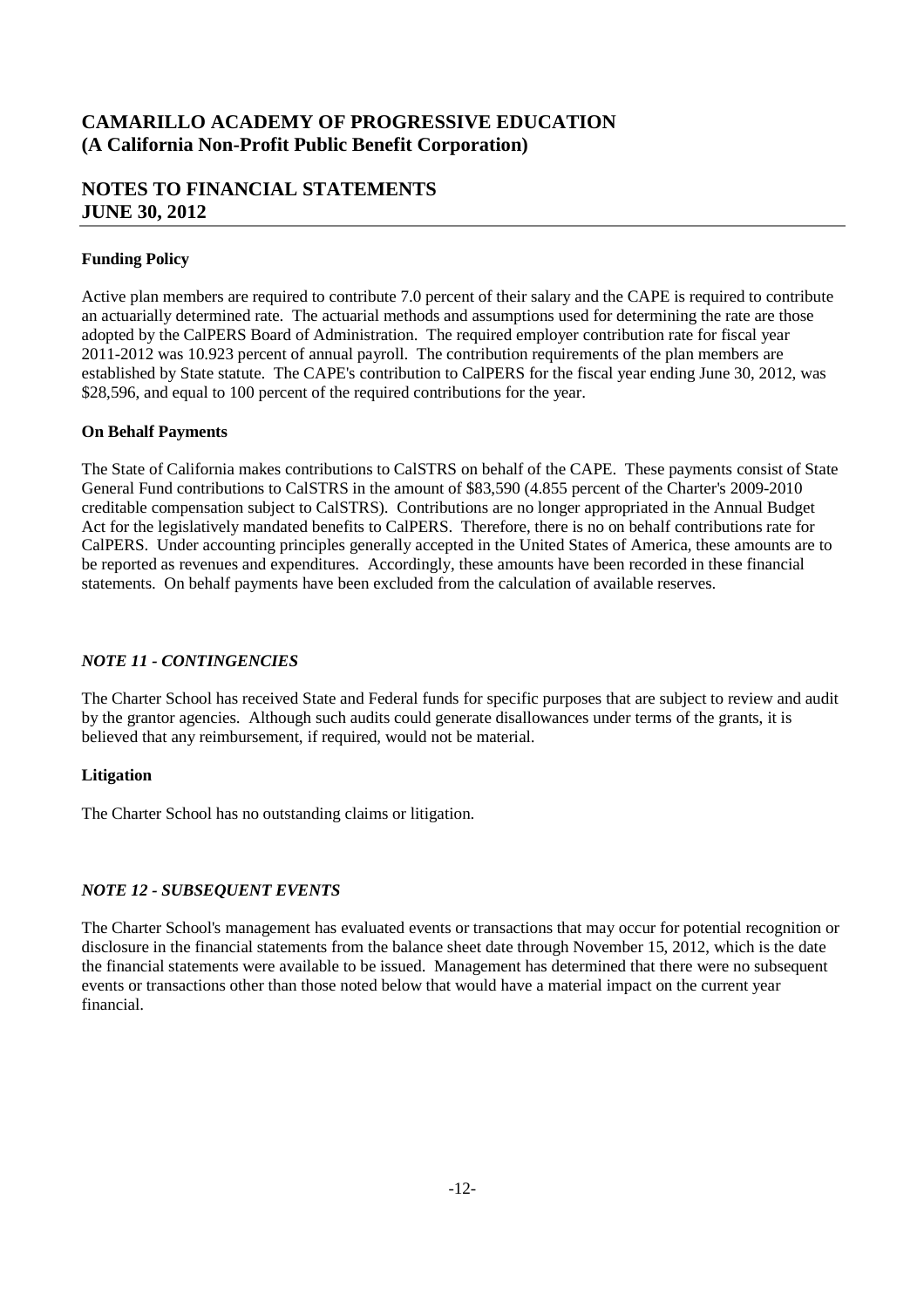*SUPPLEMENTARY INFORMATION*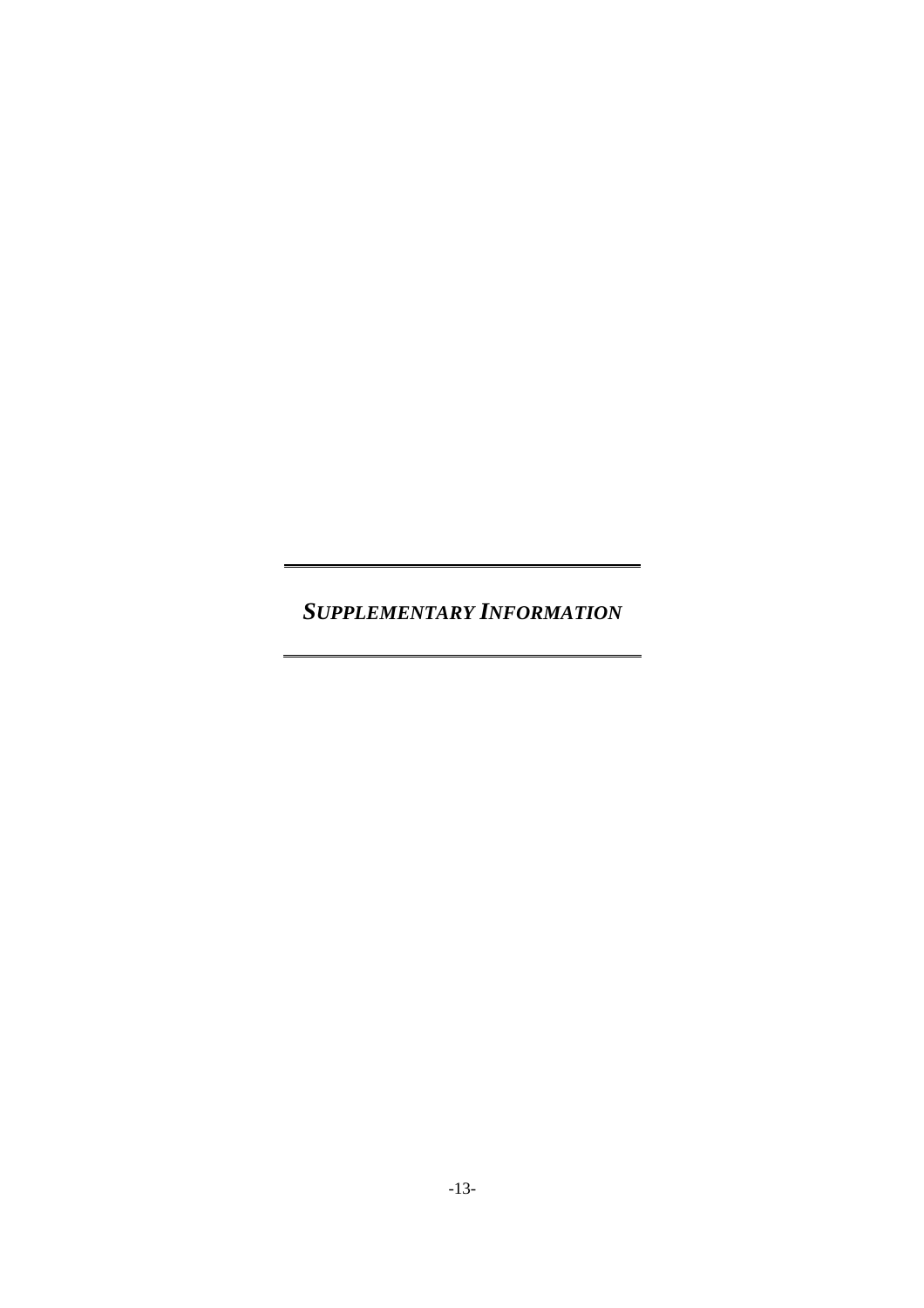### **LOCAL EDUCATION AGENCY ORGANIZATION STRUCTURE JUNE 30, 2012**

#### **ORGANIZATION**

The Camarillo Academy of Progressive Education (CAPE) (Charter School No. 0943) was granted on June 20, 2007, by the Oxnard Union High School District and opened on September 5, 2007. The CAPE operates one school, grades kindergarten through eight.

#### **GOVERNING BOARD**

| <b>MEMBER</b>        | <b>OFFICE</b> | <b>TERM</b> |
|----------------------|---------------|-------------|
| Chris Parker         | President     | 2012-2014   |
| Ada Lee Sullivan     | Secretary     | 2012-2014   |
| Konni Jo Bryant      | Member        | 2011-2013   |
| <b>Richard Busse</b> | Member        | 2012-2014   |
| <b>Jill McCrory</b>  | Member        | 2011-2014   |

#### **ADMINISTRATION**

| Maryellen Lang | Director of Education  |
|----------------|------------------------|
| Doreen Learned | Director of Operations |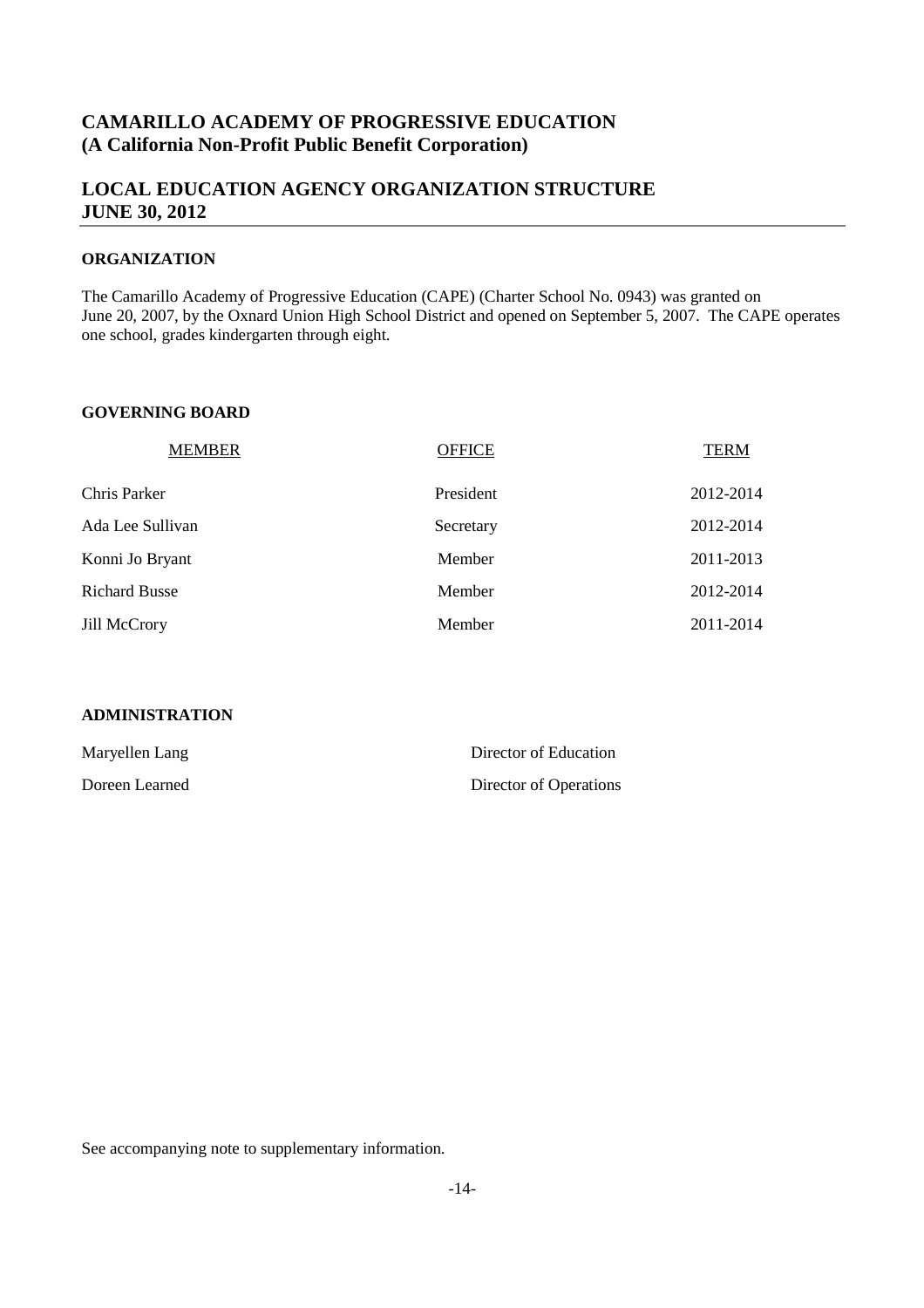### **SCHEDULE OF AVERAGE DAILY ATTENDANCE FOR THE YEAR ENDED JUNE 30, 2012**

|                                   | <b>Final Report</b> |        |
|-----------------------------------|---------------------|--------|
|                                   | Revised             |        |
|                                   | P <sub>2</sub>      | Annual |
| Grade Level - Total               | Report              | Report |
| Kindergarten                      | 57.40               | 57.55  |
| Grades $1 - 3$ *                  | 179.76              | 179.56 |
| Grades $4 - 6$ *                  | 193.13              | 192.92 |
| Grades $7 - 8$ *                  | 123.54              | 123.18 |
| Total                             | 553.83              | 553.21 |
|                                   |                     |        |
|                                   | P <sub>2</sub>      | Annual |
| Grade Level - Classroom Based     | Report              | Report |
| Kindergarten                      | 57.16               | 57.11  |
| Grades $1 - 3$                    | 179.05              | 178.75 |
| Grades 4 - 6                      | 192.39              | 192.56 |
| Grades 7 - 8                      | 123.34              | 122.95 |
| Total - Classroom based           | 551.94              | 551.37 |
|                                   |                     |        |
|                                   | P <sub>2</sub>      | Annual |
| Grade Level - Non-Classroom Based | Report              | Report |
| Kindergarten                      | 0.24                | 0.44   |
| Grades 1 - 3                      | 0.71                | 0.81   |
| Grades 4 - 6                      | 0.74                | 0.36   |
| Grades 7 - 8                      | $0.20\,$            | 0.23   |
| Total - Non-Classroom based       | 1.89                | 1.84   |
|                                   |                     |        |

\* Includes short-term independent study.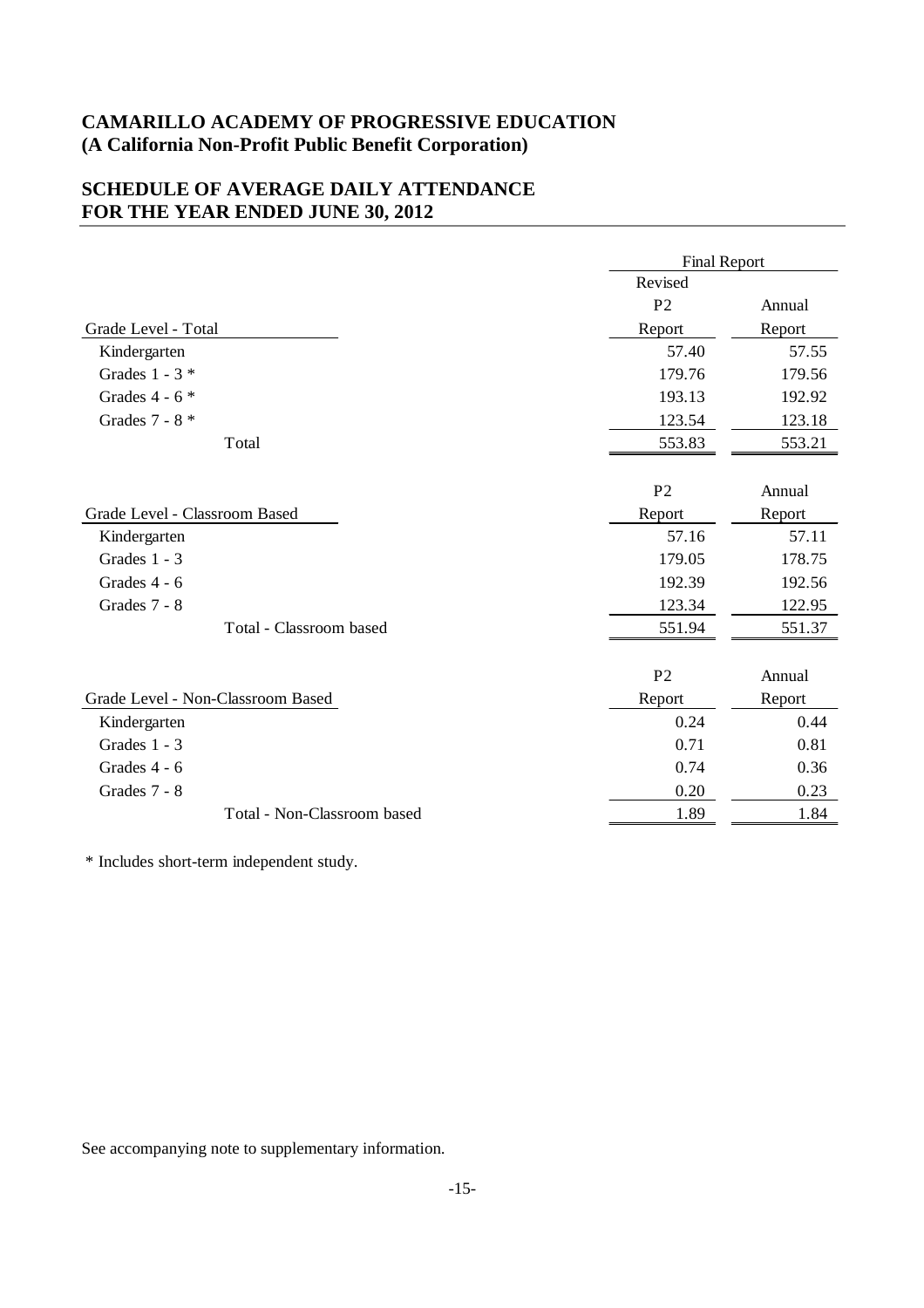### **SCHEDULE OF INSTRUCTIONAL TIME FOR THE YEAR ENDED JUNE 30, 2012**

|                |         | Reduced |                | Reduced        |         |             |                |               |
|----------------|---------|---------|----------------|----------------|---------|-------------|----------------|---------------|
|                | 1982-83 | 1982-83 | 1986-87        | 1986-87        | 2011-12 |             | Number of Days |               |
|                | Actual  | Actual  | <b>Minutes</b> | <b>Minutes</b> | Actual  | Traditional | Multitrack     |               |
| Grade Level    | Minutes | Minutes | Requirement    | Requirement    | Minutes | Calendar    | Calendar       | <b>Status</b> |
| Kindergarten   | $\ast$  | $*$     | 36,000         | 33,531         | 35,910  | 180         | N/A            | Complied      |
| AM and PM      | $\ast$  | $\ast$  | 36,000         | 33,531         | 51,945  | 180         | N/A            | Complied      |
| Grades $1 - 3$ |         |         |                |                |         |             |                |               |
| Grade 1        | $\ast$  | $\ast$  | 50,400         | 46,944         | 51,345  | 180         | N/A            | Complied      |
| Grade 2        | $\ast$  | $\ast$  | 50,400         | 46,944         | 51,345  | 180         | N/A            | Complied      |
| Grade 3        | $\ast$  | $\ast$  | 50,400         | 46,944         | 51,345  | 180         | N/A            | Complied      |
| Grades 4 - 6   |         |         |                |                |         |             |                |               |
| Grade 4        | $\ast$  | $\ast$  | 54,000         | 50,297         | 53,850  | 180         | N/A            | Complied      |
| Grade 5        | ∗       | $\ast$  | 54,000         | 50,297         | 53,850  | 180         | N/A            | Complied      |
| Grade 6        | $\ast$  | $\ast$  | 54,000         | 50,297         | 54,750  | 180         | N/A            | Complied      |
| Grades $7 - 8$ |         |         |                |                |         |             |                |               |
| Grade 7        | $\ast$  | $\ast$  | 54,000         | 50,297         | 54,750  | 180         | N/A            | Complied      |
| Grade 8        | $\ast$  | $\ast$  | 54,000         | 50,297         | 54,750  | 180         | N/A            | Complied      |

\* The Charter School was not operating in 1982-83.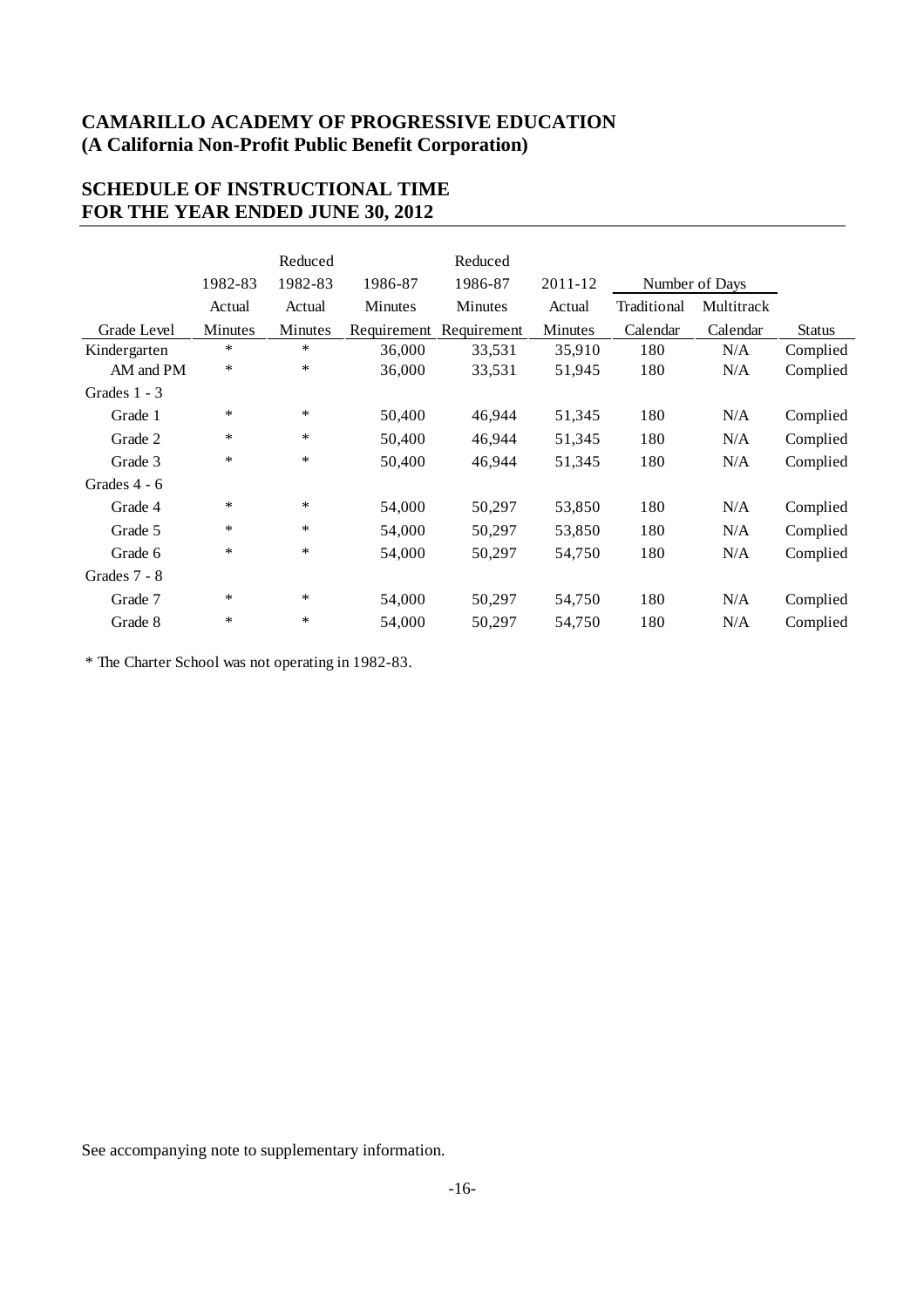### **RECONCILIATION OF ANNUAL FINANCIAL REPORT WITH AUDITED FINANCIAL STATEMENTS FOR THE YEAR ENDED JUNE 30, 2012**

There were no adjustments to the Unaudited Actual Financial Report, which required reconciliation to the audited financial statements at June 30, 2012.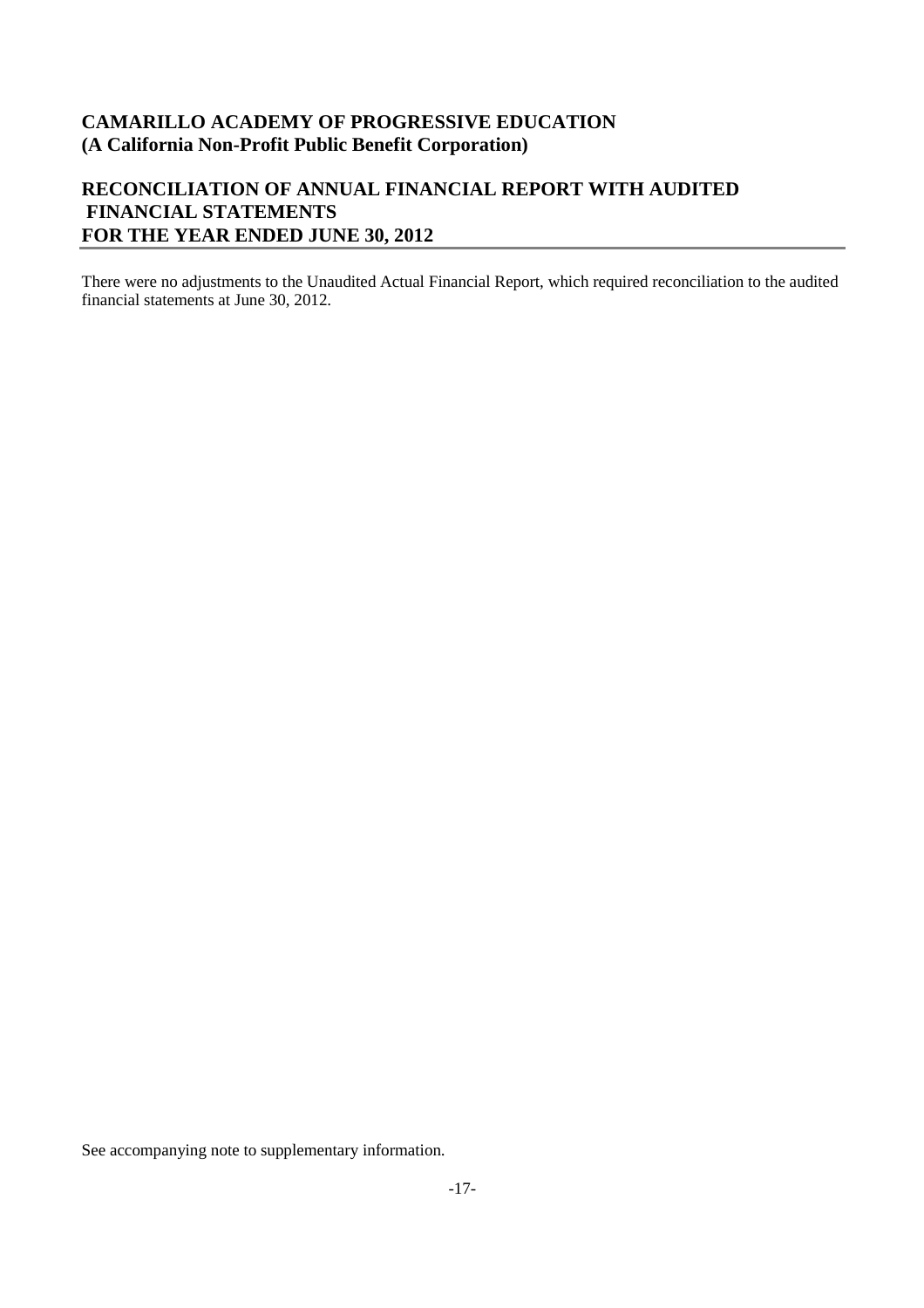### **NOTE TO SUPPLEMENTARY INFORMATION JUNE 30, 2012**

#### *NOTE 1 - PURPOSE OF SUPPLEMENTARY SCHEDULES*

#### **Local Education Agency Organization Structure**

This schedule provides information about the charter school operated, members of the governing board, and members of the administration.

#### **Schedule of Average Daily Attendance**

This schedule presents information on the amount of instructional time offered by the CAPE and whether the CAPE complied with provisions of *Education Code* Sections 46200 and 46206. The purpose of attendance accounting from a fiscal standpoint is to provide the basis on which apportionments of State funds are made through the Ventura County Office of Education to Camarillo Academy of Progressive Education.

#### **Schedule of Instructional Time**

This schedule presents information on the amount of instructional time offered by the CAPE and whether the CAPE complied with the provisions of *Education Code* Sections 46200 through 46206.

Charter schools must maintain their instructional minutes at either the 1982-83 actual minutes or the 1986-87 requirements; whichever is greater, as required by *Education Code* Section 46201.

#### **Reconciliation of Annual Financial Report With Audited Financial Statements**

This schedule provides the information necessary to reconcile the fund balance of all funds reported on the Unaudited Actual Financial Report to the audited financial statements.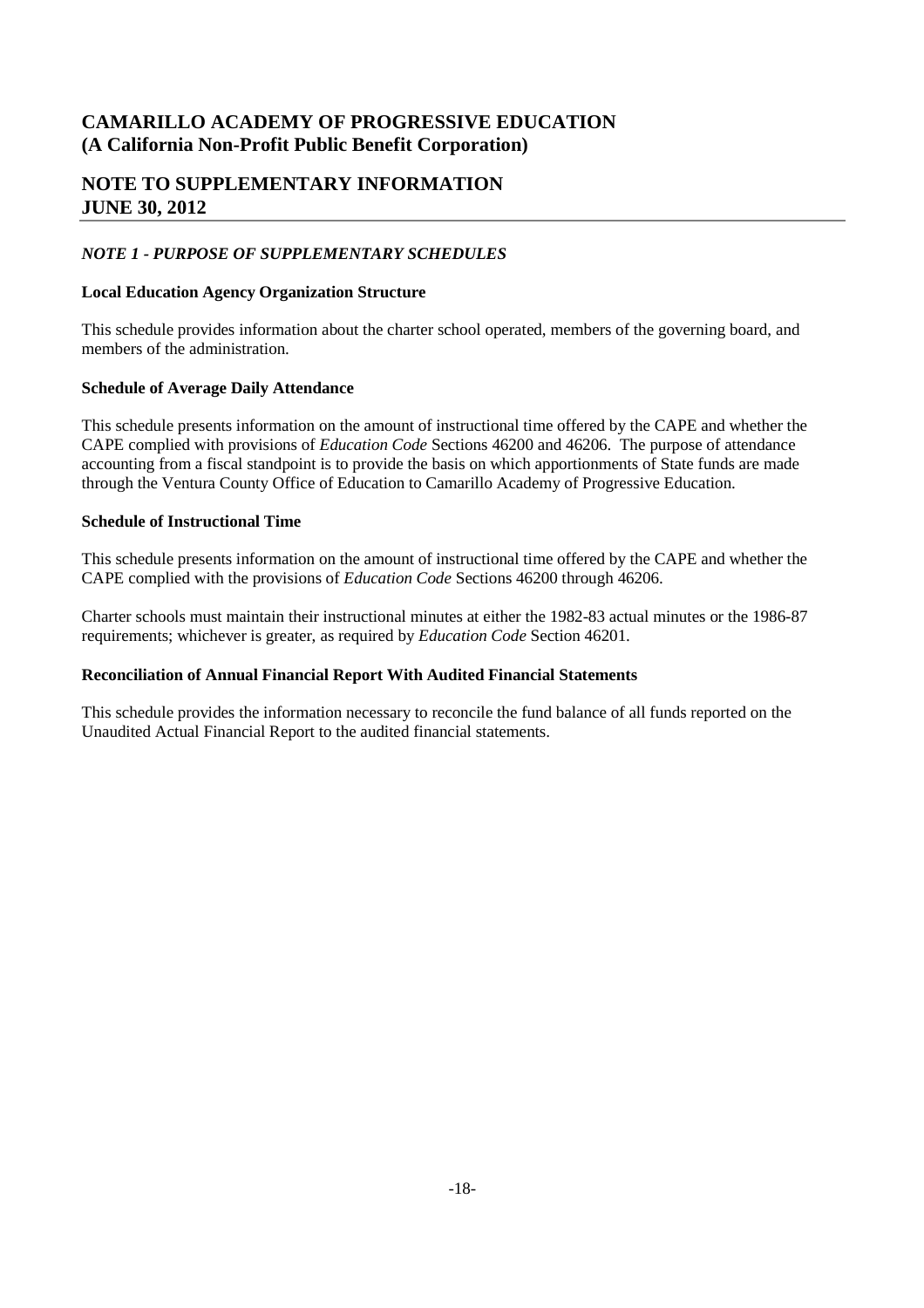*INDEPENDENT AUDITORS' REPORTS*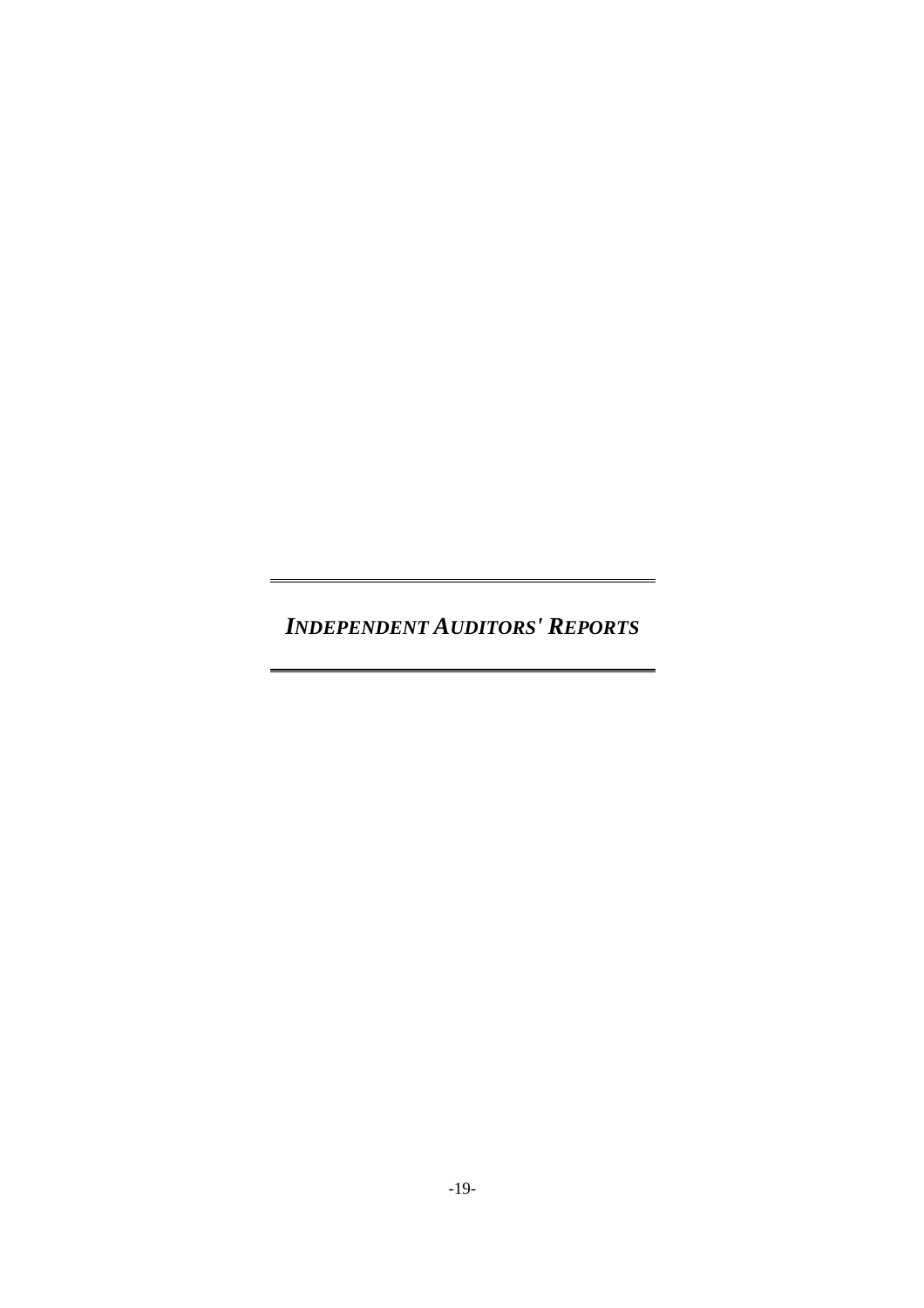

#### **INDEPENDENT AUDITORS' REPORT ON INTERNAL CONTROL OVER FINANCIAL REPORTING AND ON COMPLIANCE AND OTHER MATTERS BASED ON AN AUDIT OF FINANCIAL STATEMENTS PERFORMED IN ACCORDANCE WITH** *GOVERNMENT AUDITING STANDARDS*

Governing Board Camarillo Academy of Progressive Education Camarillo, California

We have audited the financial statements of Camarillo Academy of Progressive Education (CAPE) (the Charter School) (A California Non-Profit Public Benefit Corporation) as of and for the year ended June 30, 2012, and have issued our report thereon dated November 15, 2012. We conducted our audit in accordance with auditing standards generally accepted in the United States of America and the standards applicable to financial audits contained in *Government Auditing Standards,* issued by the Comptroller General of the United States.

#### **Internal Control Over Financial Reporting**

Management of the Charter School is responsible for establishing and maintaining effective internal control over financial reporting. In planning and performing our audit, we considered the Charter School's internal control over financial reporting as a basis for designing our auditing procedures for the purpose of expressing our opinion on the financial statements, but not for the purpose of expressing an opinion on the effectiveness of the Charter School's internal control over financial reporting. Accordingly, we do not express an opinion on the effectiveness of the Charter School's internal control over financial reporting.

A *deficiency in internal control* exists when the design or operation of a control does not allow management or employees, in the normal course of performing their assigned functions, to prevent, or detect and correct misstatements on a timely basis. A *material weakness* is a deficiency, or combination of deficiencies, in internal control, such that there is a reasonable possibility that a material misstatement of the entity's financial statements will not be prevented, or detected and corrected on a timely basis.

Our consideration of internal control over financial reporting was for the limited purpose described in the first paragraph of this section and was not designed to identify all deficiencies in internal control that might be deficiencies, significant deficiencies, or material weaknesses. We did not identify any deficiencies in internal control over financial reporting that we consider to be material weaknesses, as described previously.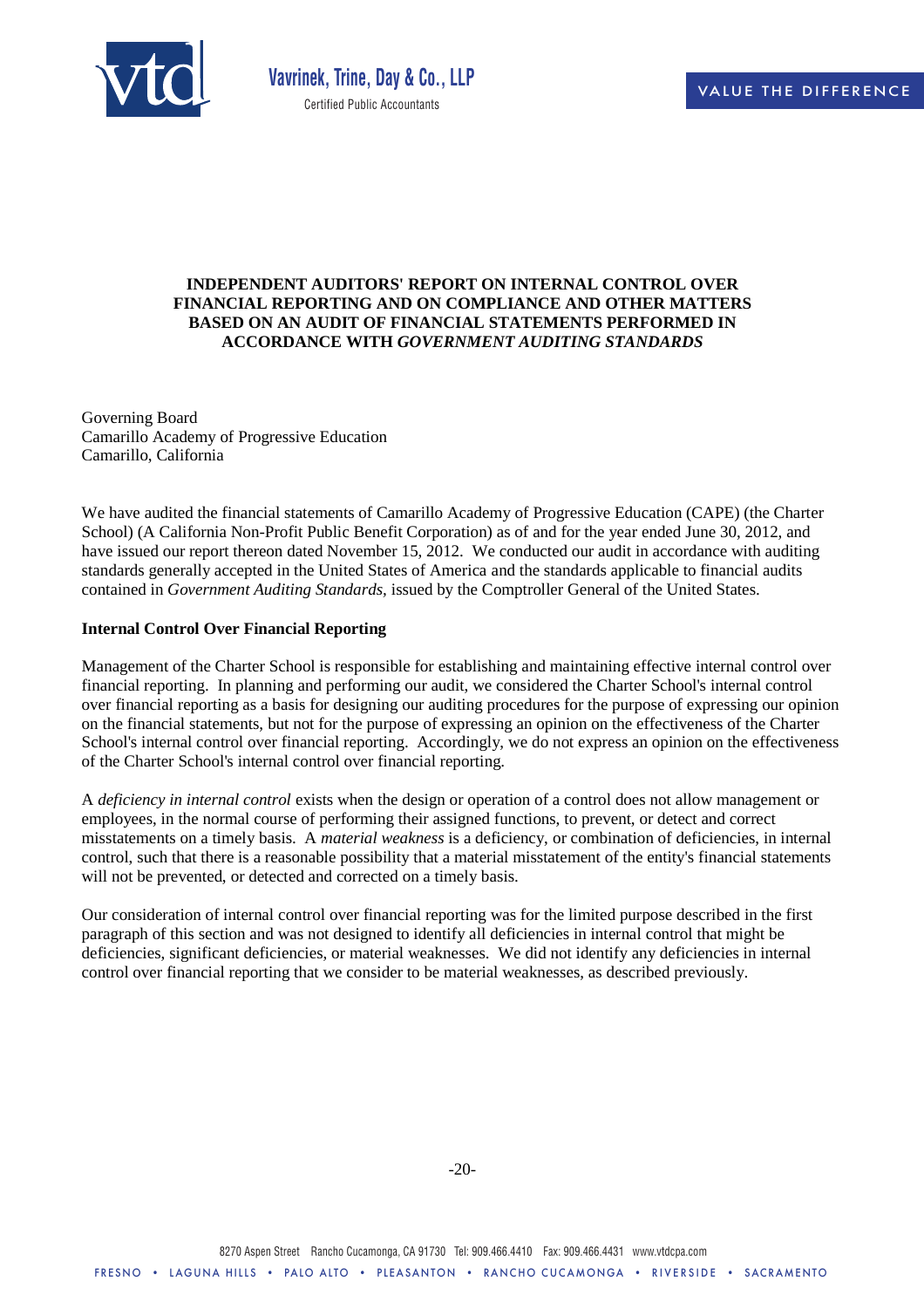#### **Compliance and Other Matters**

As part of obtaining reasonable assurance about whether the Charter School's financial statements are free of material misstatement, we performed tests of its compliance with certain provisions of laws, regulations, contracts, and grant agreements, noncompliance with which could have a direct and material effect on the determination of financial statement amounts. However, providing an opinion on compliance with those provisions was not an objective of our audit and, accordingly, we do not express such an opinion. The results of our tests disclosed no instances of noncompliance or other matters that are required to be reported under *Governmental Auditing Standards*.

This report is intended solely for the information and use of the governing board, management, the California Department of Education, the State Controller's Office, the California Department of Finance, and pass-through entities and is not intended to be and should not be used by anyone other than these specified parties.

Vanisk, Tim, Day & Co., LCP

Rancho Cucamonga, California November 15, 2012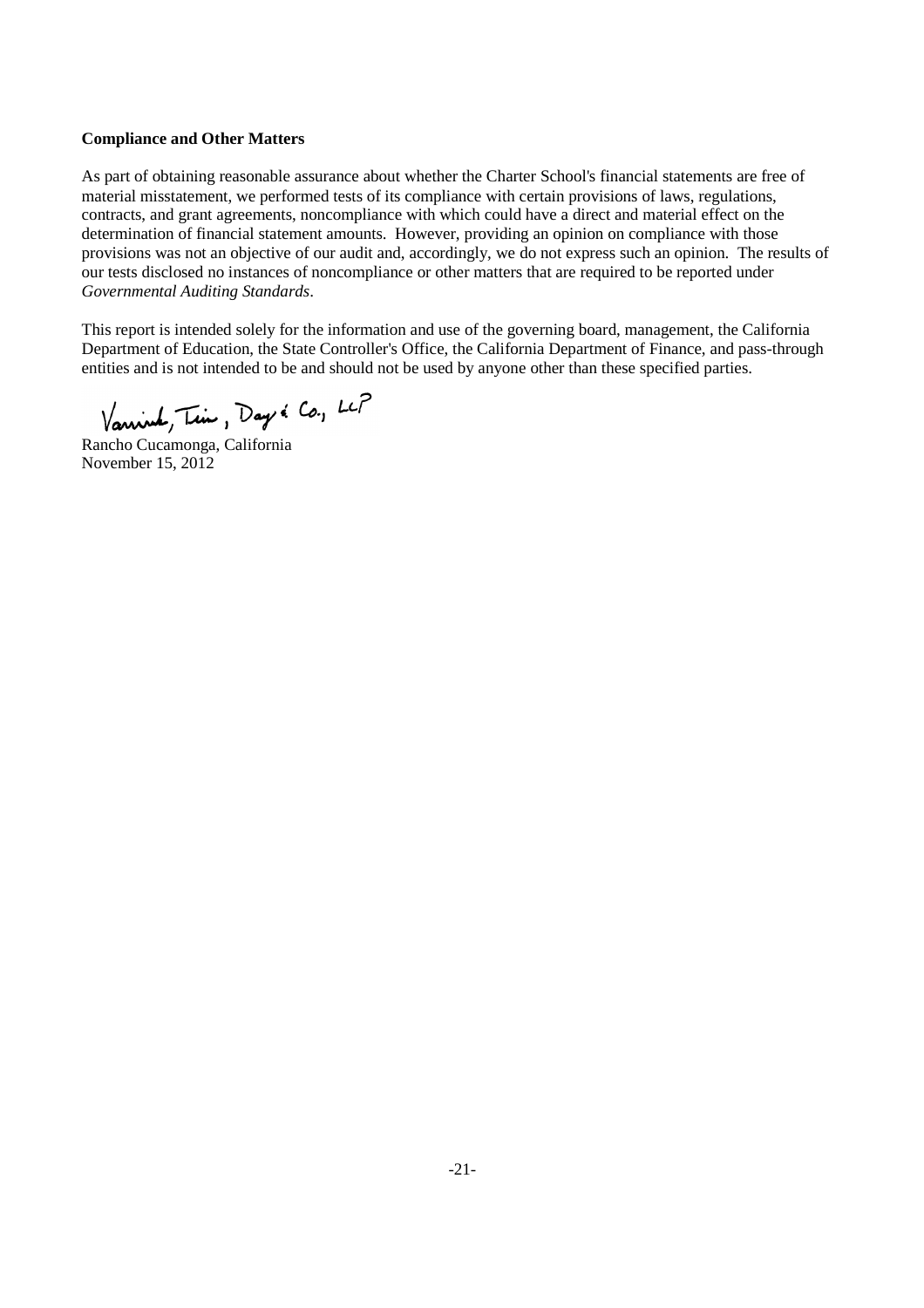

#### **INDEPENDENT AUDITORS' REPORT ON STATE COMPLIANCE**

Governing Board Camarillo Academy of Progressive Education Camarillo, California

We have audited Camarillo Academy of Progressive Education (CAPE) (the Charter School) (A California Non-Profit Public Benefit Corporation) compliance with the requirements as identified in the *Standards and Procedures for Audit of California K-12 Local Educational Agencies,* applicable to Charter School's government programs as noted below for the year ended June 30, 2012. Compliance with the requirements referred to above is the responsibility of Charter School's management. Our responsibility is to express an opinion on Charter School's compliance based on our audit.

We conducted our audit in accordance with auditing standards generally accepted in the United States of America; the standards applicable to financial audits contained in *Government Auditing Standards*, issued by the Comptroller General of the United States; and the *Standards and Procedures for Audits of California K-12 Local Educational Agencies 2011-2012* require that we plan and perform the audit to obtain reasonable assurance about whether noncompliance with the compliance requirements referred to above that could have a material effect on the applicable government programs noted below. An audit includes examining, on a test basis, evidence about Charter School's compliance with those requirements and performing such other procedures as we considered necessary in the circumstances. We believe that our audit provides a reasonable basis for our opinions. Our audit does not provide a legal determination of Charter School's compliance with those requirements.

In our opinion, Charter School complied, in all material respects, with the compliance requirements referred to above that are applicable to the government programs noted below that were audited for the year ended June 30, 2012.

In connection with the audit referred to above, we selected and tested transactions and records to determine the Charter School's compliance with the State laws and regulations applicable to the following items:

|                                                 | Procedures in | Procedures     |
|-------------------------------------------------|---------------|----------------|
|                                                 | Audit Guide   | Performed      |
| Attendance Accounting:                          |               |                |
| Attendance reporting                            | 6             | Not Applicable |
| <b>Teacher Certification and Misassignments</b> | 3             | Not Applicable |
| Kindergarten continuance                        |               | Not Applicable |
| Independent study                               | 23            | Not Applicable |
| Continuation education                          | 10            | Not Applicable |
| Instructional Time:                             |               |                |
| School districts                                | 6             | Not Applicable |
| County offices of education                     | 3             | Not Applicable |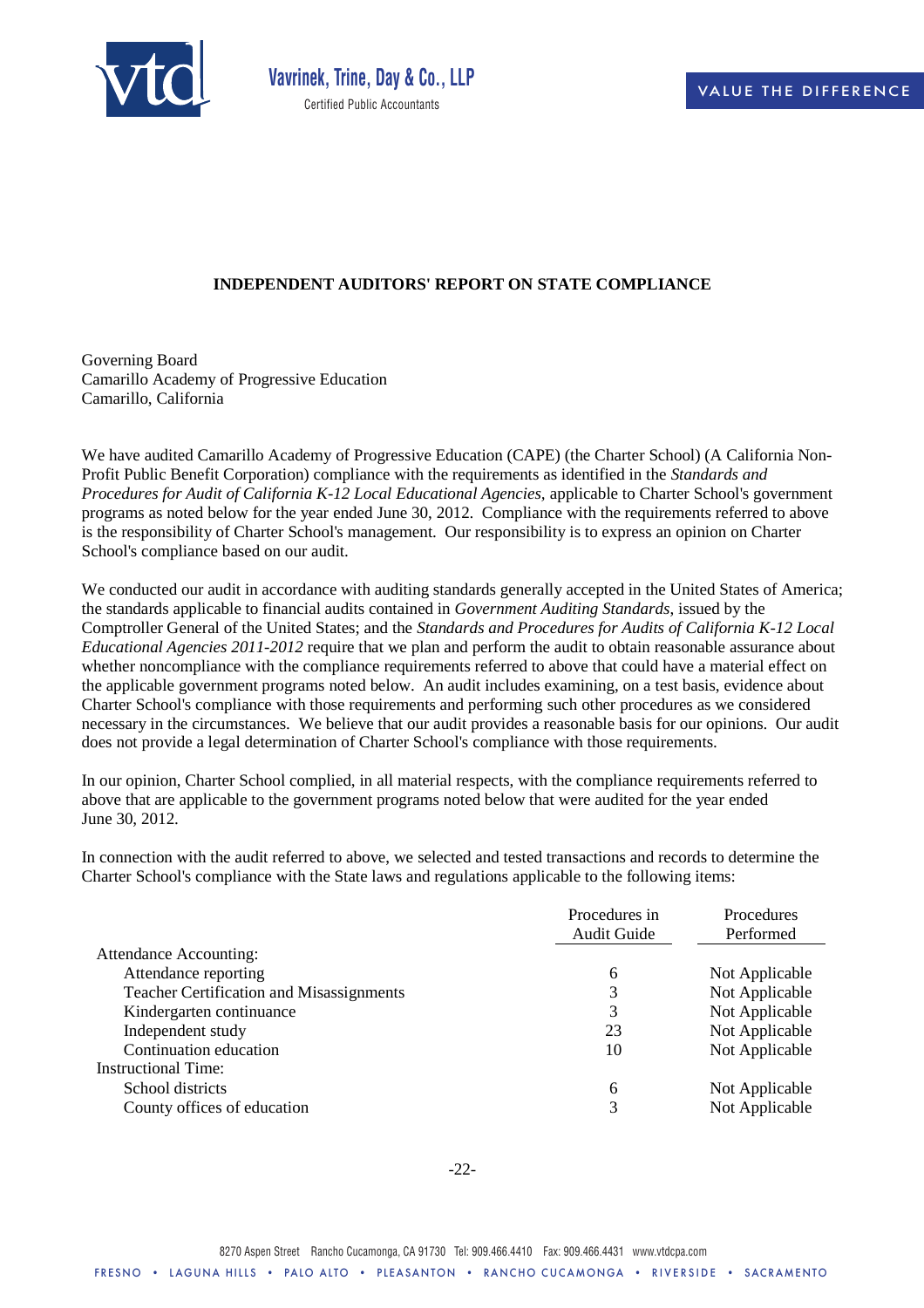|                                                               | Procedures in  | Procedures     |
|---------------------------------------------------------------|----------------|----------------|
|                                                               | Audit Guide    | Performed      |
| <b>Instructional Materials:</b>                               |                |                |
| General requirements                                          | 8              | Not Applicable |
| Ratios of Administrative Employees to Teachers                |                | Not Applicable |
| <b>Classroom Teacher Salaries</b>                             |                | Not Applicable |
| Early Retirement Incentive                                    | 4              | Not Applicable |
| <b>Gann Limit Calculation</b>                                 |                | Not Applicable |
| School Accountability Report Card                             | 3              | Not Applicable |
| Public Hearing Requirement - Receipt of Funds                 |                | Not Applicable |
| Juvenile Court Schools                                        | 8              | Not Applicable |
| Exclusion of Pupils - Pertussis Immunization                  | $\overline{2}$ | Not Applicable |
| Class Size Reduction Program (including in charter schools):  |                |                |
| General requirements                                          | 7              | Yes            |
| Option one classes                                            | 3              | Not Applicable |
| Option two classes                                            | 4              | Not Applicable |
| Districts or charter schools with only one school serving K-3 | 4              | Yes            |
| After School Education and Safety Program:                    |                |                |
| General requirements                                          | 4              | Not Applicable |
| After school                                                  | 5              | Not Applicable |
| Before school                                                 | 6              | Not Applicable |
| <b>Charter Schools:</b>                                       |                |                |
| Contemporaneous records of attendance                         | 3              | Yes            |
| Mode of instruction                                           | 1              | Yes            |
| Non classroom-based instruction/independent study             | 15             | No, see below  |
| Determination of funding for non classroom-based instruction  | 3              | Not Applicable |
| Annual instruction minutes classroom based                    | 4              | Yes            |

We did not perform testing for independent study because ADA was below the threshold required for testing and the Charter School did not operate a full-time independent study program.

This report is intended solely for the information and use of the governing board, management, the California Department of Education, the State Controller's Office, the California Department of Finance, and pass-through entities and is not intended to be and should not be used by anyone other than these specified parties.

Vanime, Tim, Day & Co., LCP<br>Rancho Cucamonga, California

November 15, 2012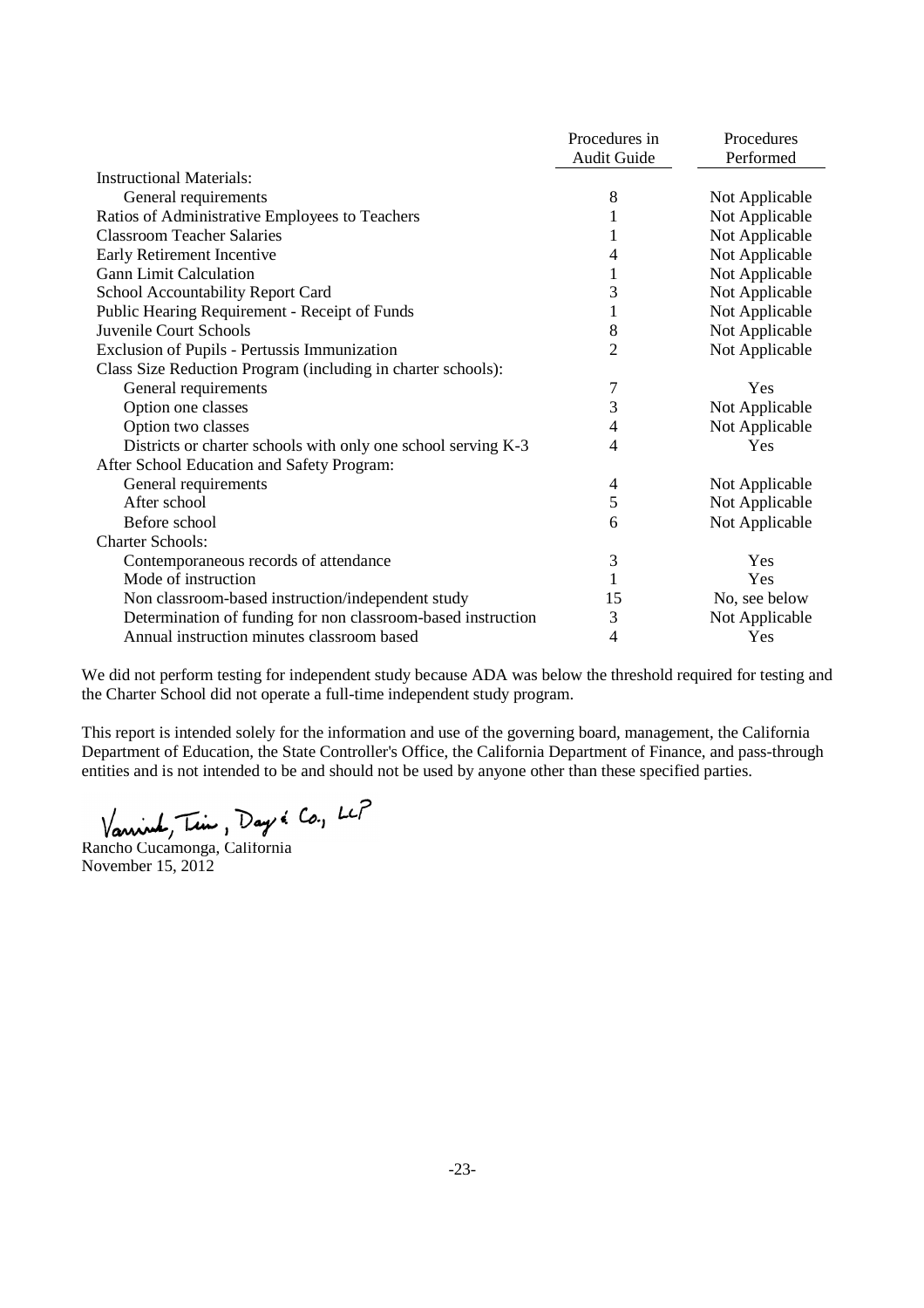*SCHEDULE OF FINDINGS AND QUESTIONED COSTS*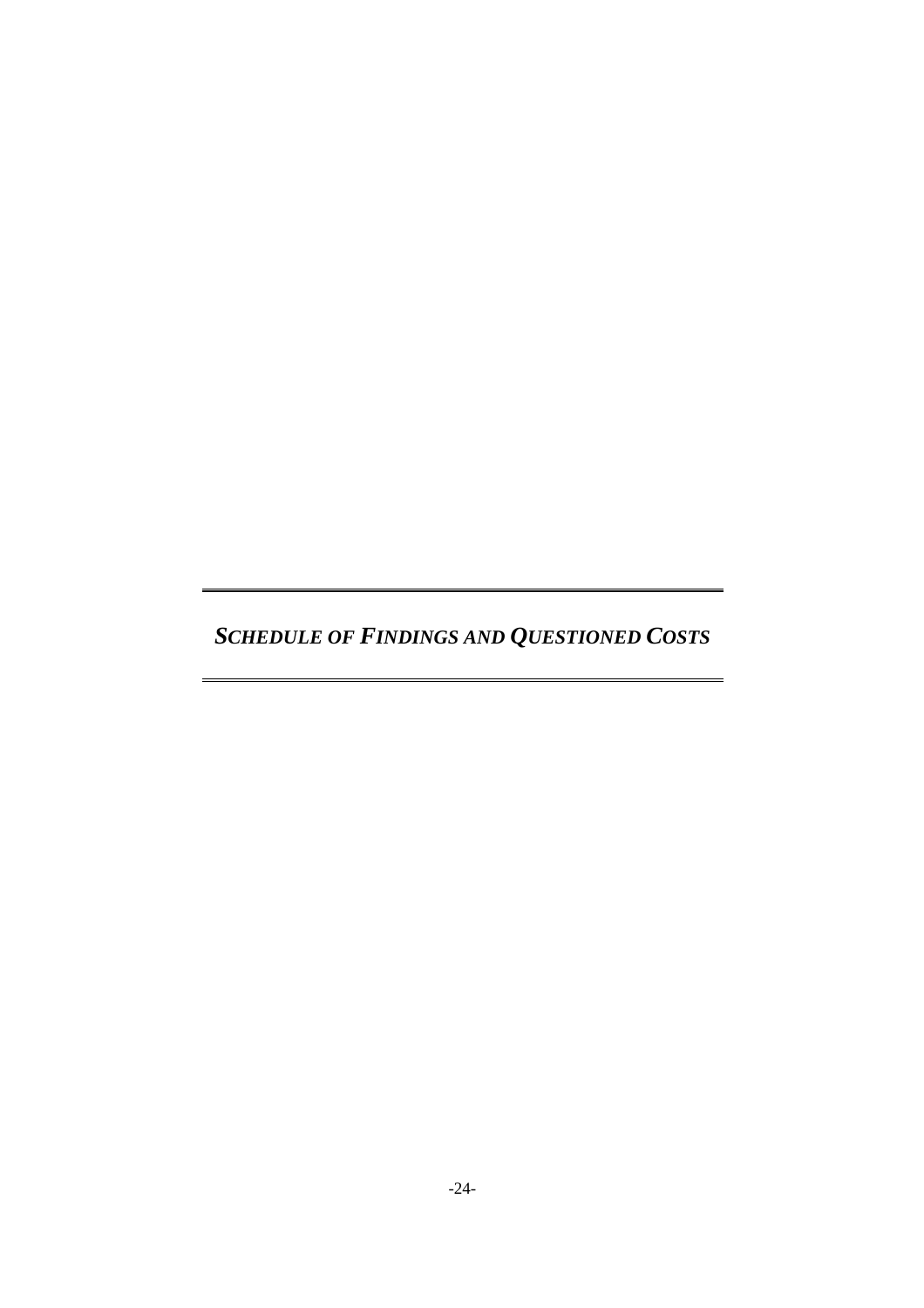### **SUMMARY OF AUDITORS' RESULTS FOR THE YEAR ENDED JUNE 30, 2012**

#### **FINANCIAL STATEMENTS**

| Type of auditors' report issued:                      | Unqualified   |
|-------------------------------------------------------|---------------|
| Internal control over financial reporting:            |               |
| Material weakness identified?                         | No            |
| Significant deficiencies identified?                  | None reported |
| Noncompliance material to financial statements noted? | No            |
|                                                       |               |
| <b>STATE AWARDS</b>                                   |               |
| Internal control over State programs:                 |               |
| Material weaknesses identified?                       | No            |
| Significant deficiencies identified?                  | None reported |

Unqualified

Type of auditors' report issued on compliance for State programs: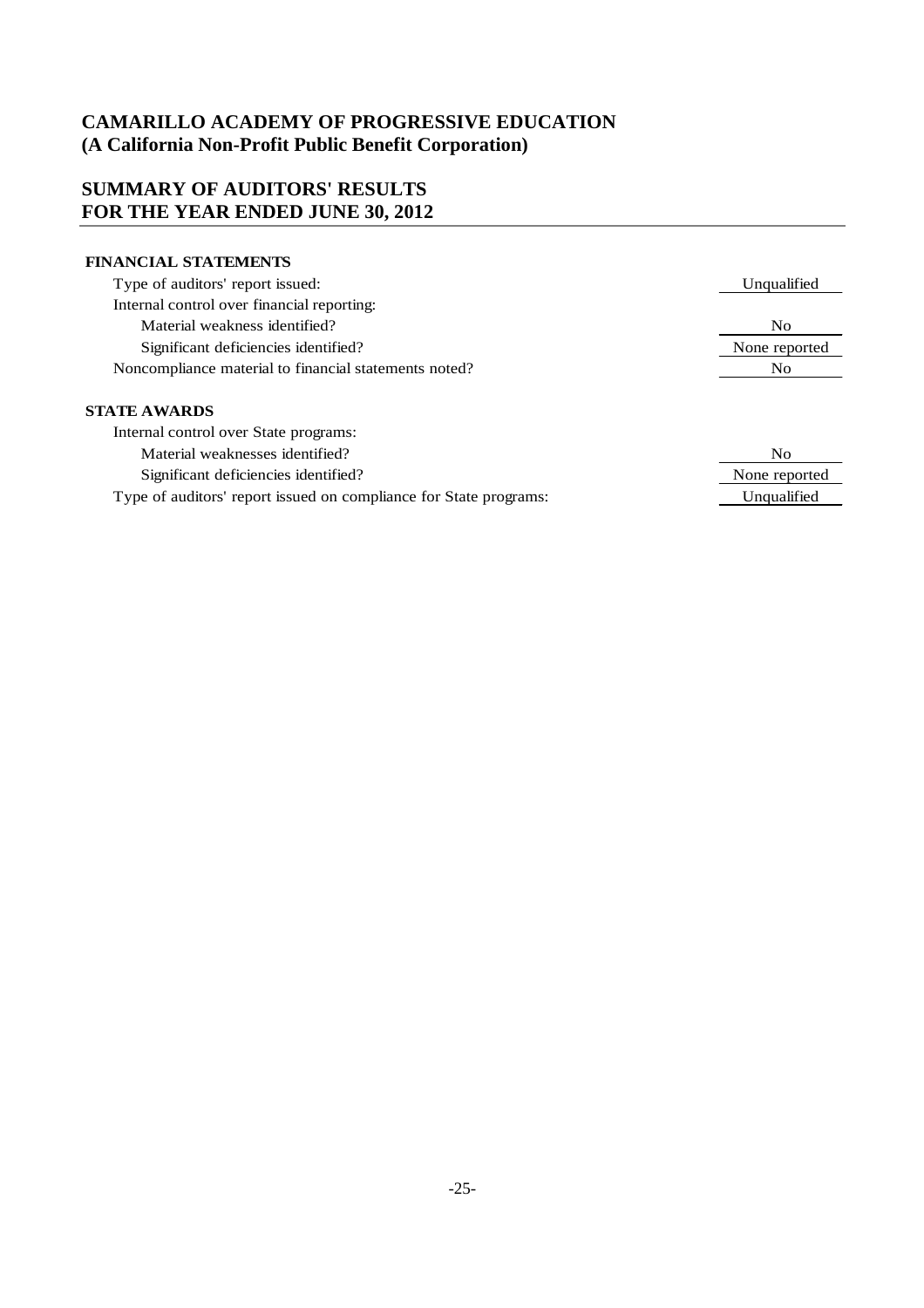# **FINANCIAL STATEMENT FINDINGS FOR THE YEAR ENDED JUNE 30, 2012**

None reported.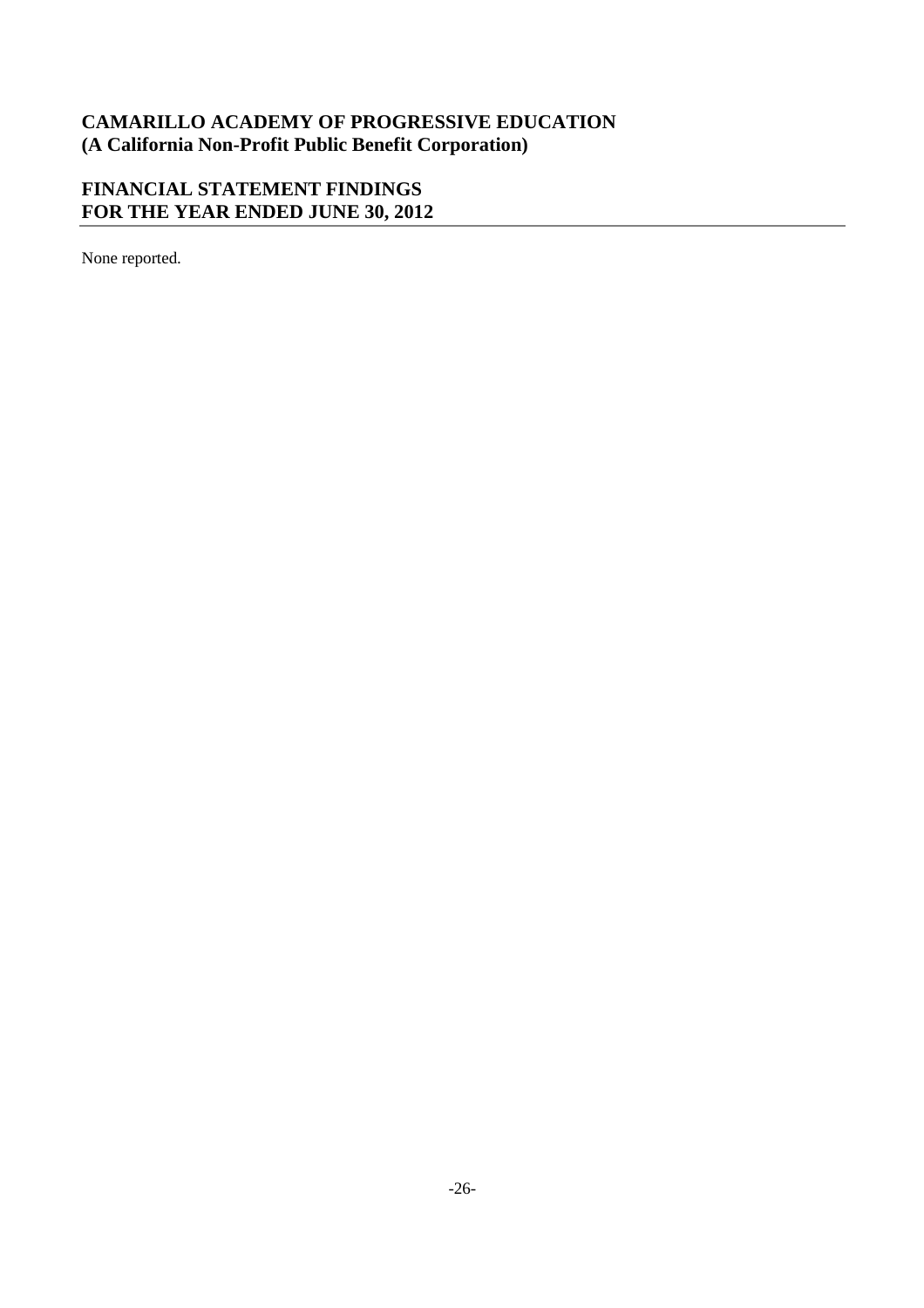# **STATE AWARDS FINDINGS AND QUESTIONED COSTS FOR THE YEAR ENDED JUNE 30, 2012**

None reported.